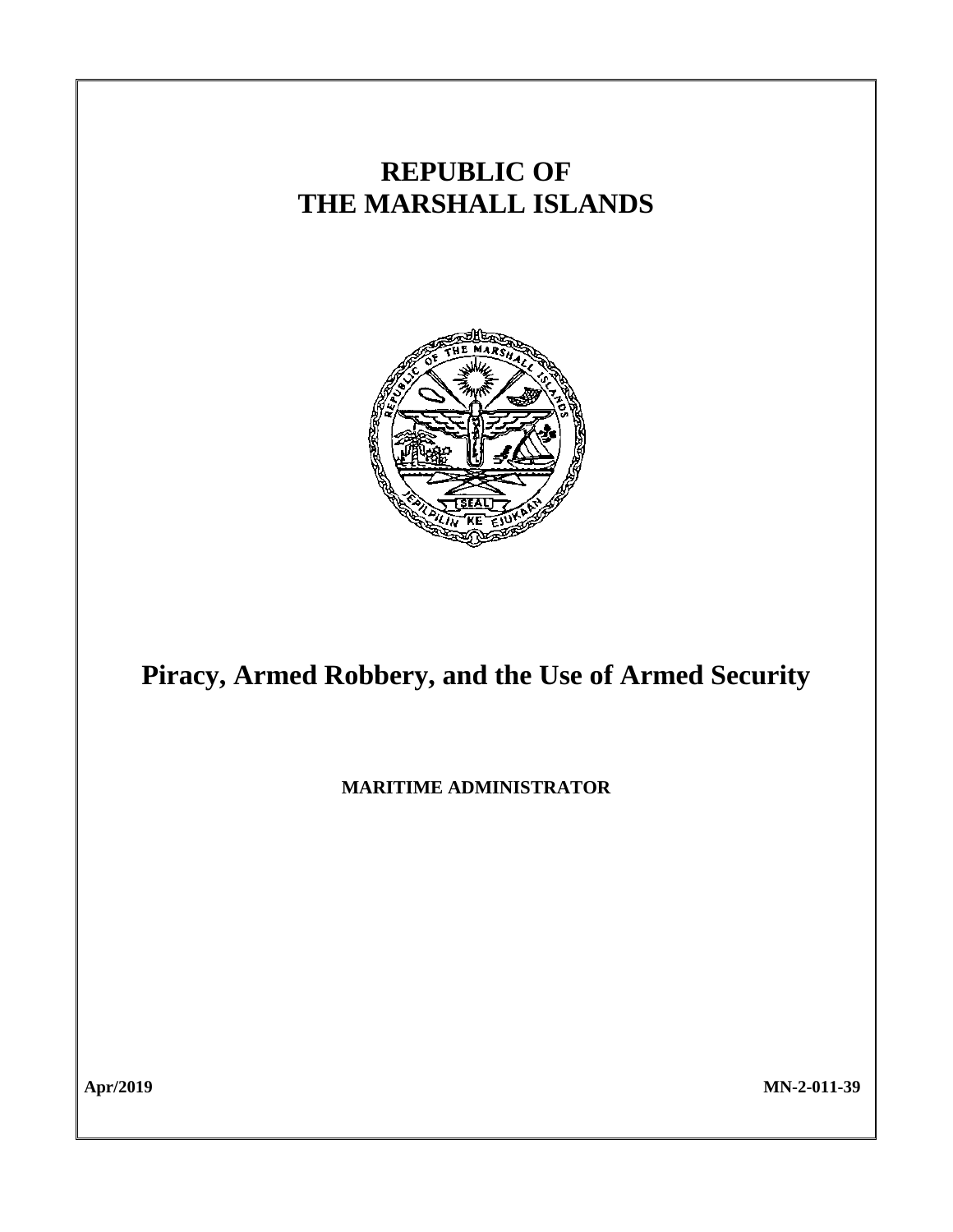| 1.0         |                                                          |  |
|-------------|----------------------------------------------------------|--|
| 2.0         |                                                          |  |
|             |                                                          |  |
| 3.0         |                                                          |  |
|             | 3.1                                                      |  |
|             | 3.2                                                      |  |
| 4.0         |                                                          |  |
|             | 4.1                                                      |  |
|             | 4.2                                                      |  |
|             | 4.3                                                      |  |
| 5.0         |                                                          |  |
| 6.0         |                                                          |  |
| 7.0         |                                                          |  |
| 8.0         |                                                          |  |
| 9.0         |                                                          |  |
|             | 9.1                                                      |  |
|             | 9.2                                                      |  |
|             | 9.3                                                      |  |
|             | 9.4                                                      |  |
| 10.0        |                                                          |  |
|             | 10.1                                                     |  |
|             | 10.2                                                     |  |
| <b>11.0</b> |                                                          |  |
|             | 11.1                                                     |  |
|             | 11.2                                                     |  |
|             | $\cdot$ 1                                                |  |
|             | $\cdot$ .2<br>$\cdot$ 3                                  |  |
|             | Firearms and Ammunition for Standby Reserve 12           |  |
|             | $\cdot$ 4<br>11.3                                        |  |
| <b>12.0</b> |                                                          |  |
|             | 12.1                                                     |  |
|             | 12.2                                                     |  |
|             | 12.3                                                     |  |
|             | 12.4                                                     |  |
|             | 12.5                                                     |  |
|             | 12.6                                                     |  |
|             | 12.7                                                     |  |
| 13.0        |                                                          |  |
| <b>14.0</b> | Contact Information for Military and Other Authorities15 |  |
| 15.0        |                                                          |  |
|             |                                                          |  |
|             |                                                          |  |

# **TABLE OF CONTENTS**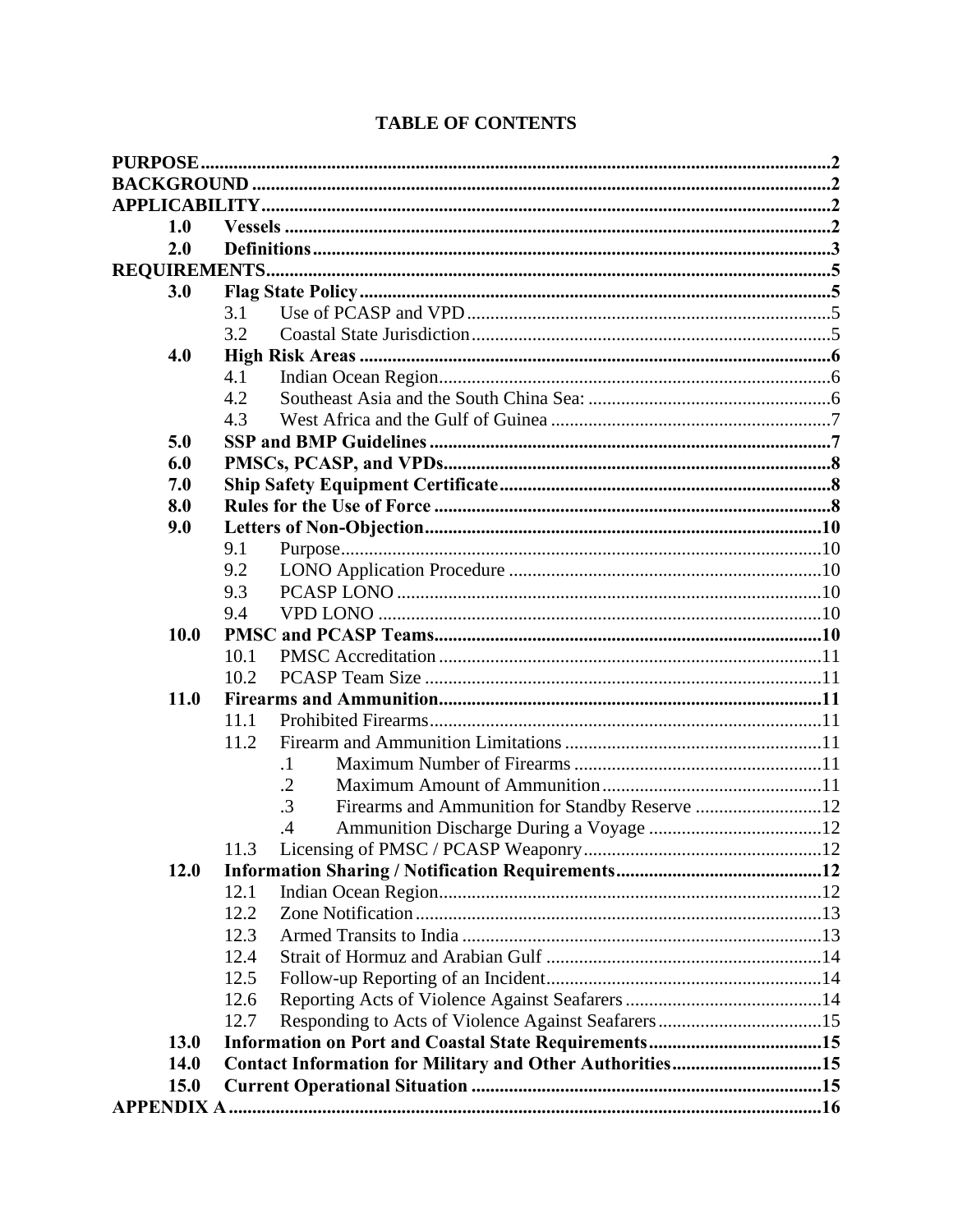

# **REPUBLIC OF Marine Notice THE MARSHALL ISLANDS**

**No. 2-011-39**

# **MARITIME ADMINISTRATOR**

**Apr/2019**

### **TO: ALL SHIPOWNERS, OPERATORS, MASTERS AND OFFICERS OF MERCHANT SHIPS, AND RECOGNIZED ORGANIZATIONS**

#### **SUBJECT: Piracy, Armed Robbery, and the Use of Armed Security**

### **References: (a) IMO Circular [MSC.1/Circ.1406,](http://www.register-iri.com/forms/upload/MSC.1-Circ.1406-Rev.3.pdf) Rev.3**, *Revised Interim Recommendations for Flag States Regarding the Use Of Privately Contracted Armed Security Personnel On Board Ships in the High Risk Area*, issued 12 June 2015

- **(b) IMO Circular [MSC.1/Circ.1443](http://www.register-iri.com/forms/upload/MSC.1-Circ.1443.pdf)**, *Interim Guidance to Private Maritime Security Companies Providing Privately Contracted Armed Security Personnel On Board Ships in the High Risk Area*, issued 25 May 2012
- **(c) IMO Circular [MSC.1/Circ.1405,](http://www.register-iri.com/forms/upload/MSC.1-Circ.1405-Rev.2.pdf) Rev.2**, *Revised Interim Guidance to Ship owners, Ship Operators, and Shipmasters on the Use of Privately Contracted Armed Security Personnel on Board Ships in the High Risk Area*, issued 25 May 2012
- **(d) IMO Circular [MSC-FAL.1/Circ.2](http://www.register-iri.com/forms/upload/MSC-FAL.1-Circ.2.pdf)**, *Questionnaire on Information on Port and Coastal State Requirements Related to Privately Contracted Armed Security Personnel on board Ships*, issued 22 September 2011
- **(e) IMO Circular [MSC.1/Circ.1601](https://www.register-iri.com/wp-content/uploads/MSC.1-Circ.1601.pdf)***, Revised Industry Counter Piracy Guidance*, issued 07 December 2018
- **(f) RMI Weapons Control Act, §1304(e) (7MIRC13)**
- **(g) [BMP West Africa](http://www.register-iri.com/forms/upload/GoG-Updated_Guidelines.pdf)**, *Best Management Practices to Deter Piracy and Enhance Maritime Security off the Coast of West Africa including the Gulf of Guinea (2020)*
- **(h)** *[Regional Guide to Counter Piracy and Armed Robbery Against Ships in Asia](http://www.recaap.org/resources/ck/files/guide/Regional%20Guide%20to%20Counter%20Piracy%20and%20Armed%20Robbery%20Against%20Ships%20in%20Asia%20(high-res).pdf)* (Regional Cooperation Agreement on Combating Piracy and Armed Robbery against Ships in Asia (ReCAAP), 2016)
- **(i) RMI Marine Notice [2-011-13](http://www.register-iri.com/forms/upload/MN-2-011-13.pdf)**, *International Safety Management (ISM) Code*
- **(j) RMI Marine Notice [2-011-16](http://www.register-iri.com/forms/upload/MN-2-011-16.pdf)**, *International Ship and Port Facility Security (ISPS) Code*
- **(k) RMI Marine Notice [2-011-18](http://www.register-iri.com/forms/upload/MN-2-011-18.pdf)**, *Ship Security Alert System (SSAS)*
- **(l) RMI Marine Guideline [2-11-12](http://www.register-iri.com/forms/upload/MG-2-11-12.pdf)**, *Guidance for Company Security Officers on Preparing a Company and Crew for the Contingency of a Hijacking by Pirates (Western Indian Ocean and Gulf of Aden)*
- **(m) RMI Marine Guideline [2-11-14](http://www.register-iri.com/forms/upload/MG-2-11-14.pdf)**, *Maritime Domain Awareness for Trade – Gulf of Guinea (MDAT-GoG) Voluntary Reporting Scheme*

#### **1 of 19**

**Inquiries concerning the subject of this Notice should be directed to the Republic of the Marshall Islands Maritime Administrator, c/o Marshall Islands Maritime and Corporate Administrators, Inc., 11495 Commerce Park Drive, Reston, VA 20191-1506 USA. The most current version of all Republic of the Marshall Islands Marine Notices may be found at www.register-iri.com.**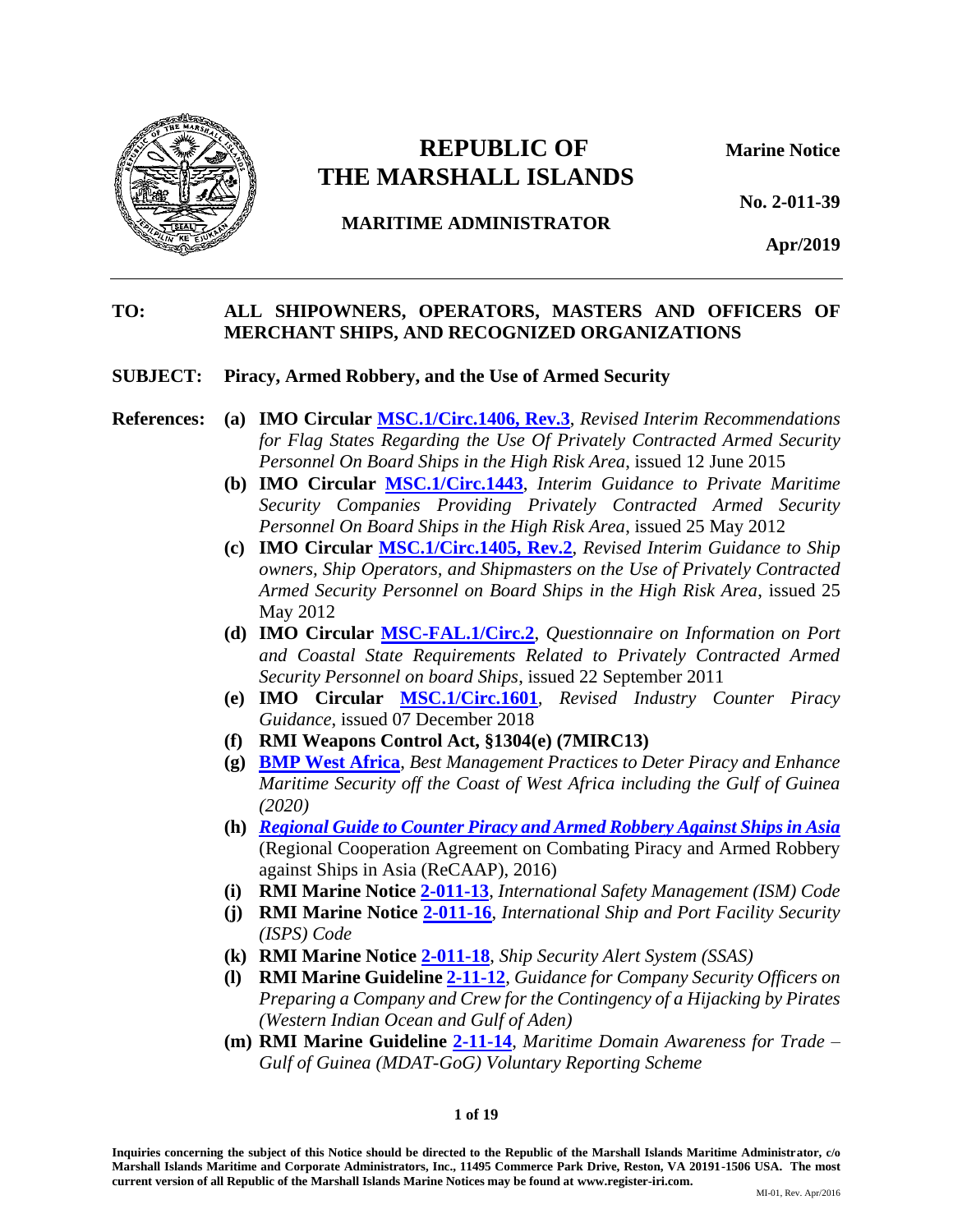### <span id="page-3-0"></span>**PURPOSE**

This Notice establishes the requirements and policies of the Republic of the Marshall Islands (RMI) Maritime Administrator (the "Administrator") for the use of Private Maritime Security Companies (PMSCs) and their personnel on board RMI-registered vessels transiting areas of high risk for piracy, armed robbery, and terrorism.

This Notice supersedes Rev. Aug/16. §4.0 has been revised to reflect the reduction of the Indian Ocean High Risk Area (HRA), effective 01 May 2019.

# <span id="page-3-1"></span>**BACKGROUND**

The global threat of piracy and armed robbery remains pervasive and unlikely to subside in the near future. While the frequency and types of piracy vary regionally, the historical trend of the emergence of a new "hot spot" as another fades remains constant. To protect ships and their crews, companies must continue to perform due diligence; including thorough voyage security risk assessments and the utilization of industry [Best Management Practice](https://www.maritimeglobalsecurity.org/risksissues/piracy) (BMP) Guidelines. The threat of piracy and armed robbery has also led to the prevalent use of armed guards and a marked expansion in the number of firms and national military authorities offering armed maritime security services for vessels transiting defined HRAs. It is within this context that the Administrator sets out the following requirements and policies.

# <span id="page-3-2"></span>**APPLICABILITY**

#### <span id="page-3-3"></span>**1.0 Vessels**

- 1.1 Shipowners, managers, and operators of the following RMI-registered vessels operating in [designated HRAs:](#page-7-0)
	- .1 passenger ships, including high-speed passenger craft;
	- .2 cargo ships, including high-speed craft, of 500 gross tonnage (ITC 69) and upwards;
	- .3 Special Purpose Ships of 500 gross tonnage and upwards; and
	- .4 self-propelled mobile offshore drilling units capable of making international voyages unassisted and unescorted when underway and when on location.
- 1.2 Yachts are particularly vulnerable to attack in the HRAs and International Naval Counter Piracy Forces are not deployed to the HRAs to protect transiting yachts. Therefore, the Administrator strongly advises **against any** operation and travel by RMI-registered yachts in designated HRAs. However, should yacht owners choose to transit these areas, they shall comply with the requirements contained in this Notice, including industry BMP Guidelines, as relevant and practicable.

In addition to all other reporting requirements, RMI-registered yachts due to transit the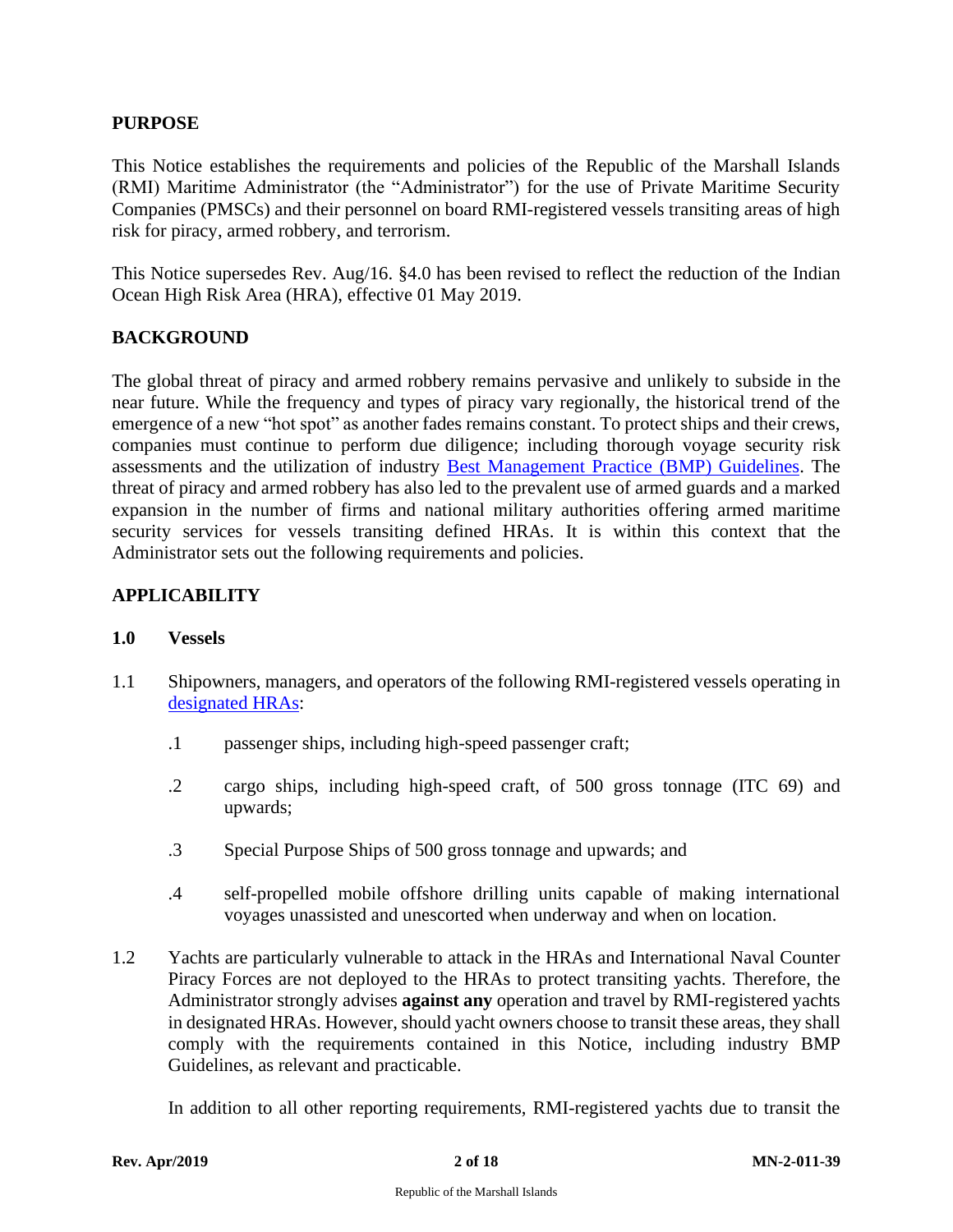defined Indian Ocean HRA shall inform the Maritime Security Centre Horn of Africa (MSCHOA) by emailing [postmaster@mschoa.org](mailto:postmaster@mschoa.org) with the subject line: "Yacht Vessel Movement." Advice provided by [World Sailing](http://www.sailing.org/piracy) should also be closely monitored.

1.3 RMI-registered vessels, including yachts, shall comply with all risk assessment and reporting requirements, including reporting the decision to embark armed security and all security incidents to the Administrator.

### <span id="page-4-0"></span>**2.0 Definitions**

- 2.1 **Armed Robbery** means any of the following acts:
	- .1 any illegal act of violence or detention or any act of depredation, or threat thereof, other than an act of piracy, committed for private ends, and directed against a ship or against persons or property on board such a ship, within a state's internal waters, archipelagic waters, and territorial sea;
	- .2 any act of inciting or of intentionally facilitating an act described above.
- 2.2 **BMP Guidelines** means the most recent version of the industry-developed and prepared BMP for Protection against Somalia Based Piracy which are supported and endorsed by the Administrator through the *New York Declaration*. The BMP Guidelines aim to assist Companies and ships in avoiding piracy attacks by providing suggested planning and operational practices. BMP Guidelines complement guidance provided in International Maritime Organization (IMO) Circular [MSC.1/Circ.1339.](http://www.register-iri.com/forms/upload/MSC.1-Circ.1339.pdf)
- 2.3 **Company** means the owner of the ship or any other organization or person, such as the manager, or the bareboat charterer, who has assumed the responsibility for operation of the ship from the owner of the ship and who, on assuming such responsibility, has agreed to take over all the duties and responsibilities imposed by the International Safety Management (ISM) Code.
- 2.4 **High Risk Areas** (HRAs) means areas of the ocean specified by industry BMP [Guidelines,](https://www.maritimeglobalsecurity.org/risksissues/piracy/) or the Administrator where acts of piracy or armed robbery have occurred or are likely to occur.
- 2.5 **Master** means the licensed mariner in ultimate command of the vessel.
- 2.6 **National Contingent** means armed security units, including Vessel Protection Detachment (VPD) teams, belonging to a Supplying National Authority.
- 2.7 **New York Declaration** means flag State commitment to require that International Ship and Port Facility Security (ISPS) Code compliant vessels in their fleet incorporate BMP Guidelines (as relevant and practicable) into their Ship Security Plans (SSPs) in order to avoid, deter or delay acts of piracy and armed robbery. The New York Declaration was originally signed by the RMI on 29 May 2009.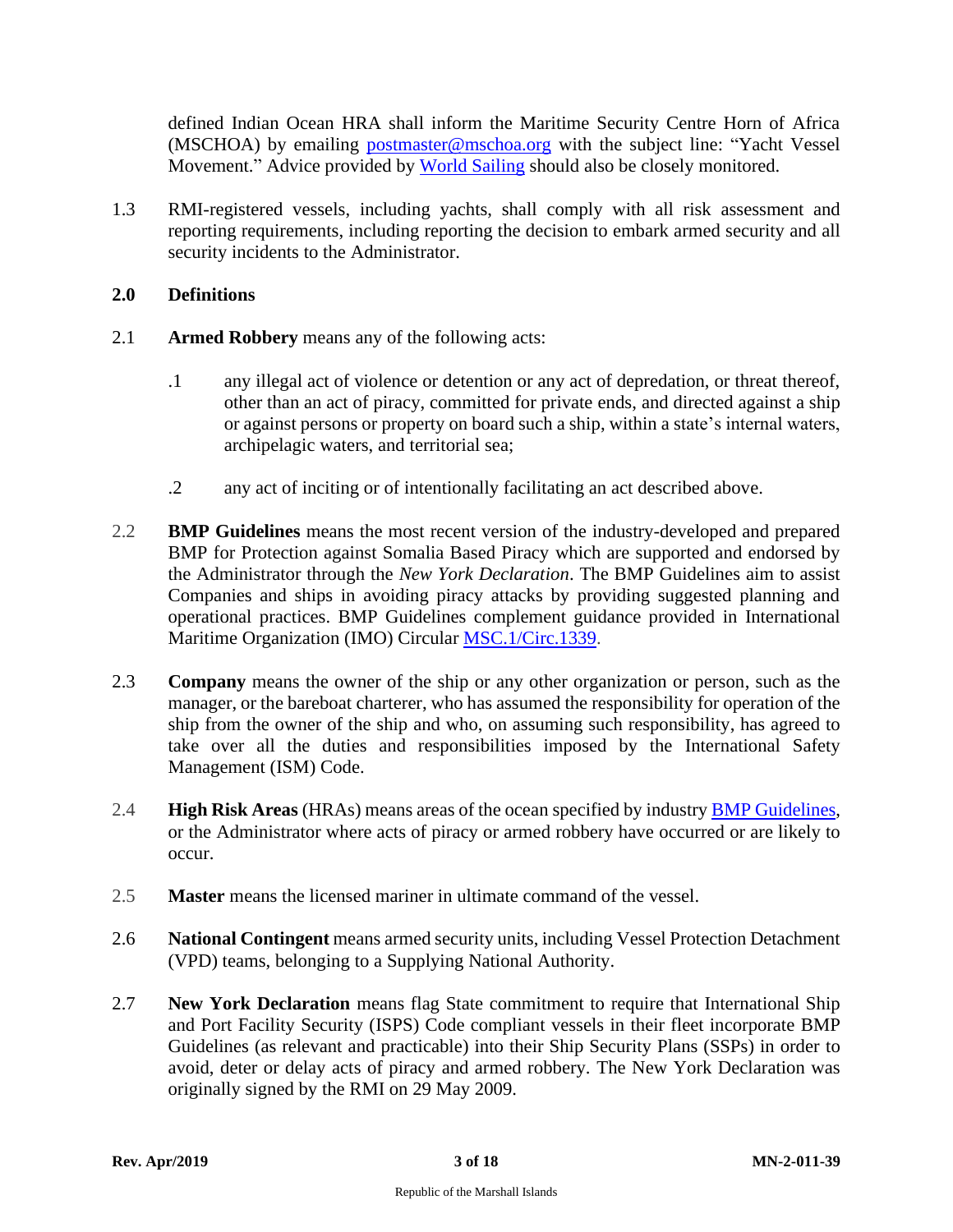# 2.8 **Piracy** means: <sup>1</sup>

- .1 any illegal acts of violence or detention, or any act of depredation, committed for private ends by the crew or the passengers of a private ship or a private aircraft, and directed:
	- .1 on the high seas, against another ship or aircraft, or against persons or property on board such ship or aircraft;
	- .2 against a ship, aircraft, persons, or property in a place outside the jurisdiction of any State;
- .2 any act of voluntary participation in the operation of a ship or of an aircraft with knowledge of facts making it a pirate ship or aircraft;
- .3 any act inciting or of intentionally facilitating an act described in subparagraph .1 or .2 above.
- 2.9 **Privately Contracted Armed Security Personnel** (PCASP) means armed employees of a Private Maritime Security Companies.
- 2.10 **Private Maritime Security Companies** (PMSCs) means private security companies contracted to provide security personnel, both armed and unarmed, on board a vessel for protection against piracy or armed robbery.
- 2.11 **Rules for the Use of Force** (RUF) means a set of rules established for the benefit of the Master, Ship owner, charterer, insurer, underwriters, PMSCs, PCASP, and interested third parties, providing guidance on lawful graduated response measures and lawful use of force, including lethal force, in accordance with the right of self-defense in the context of maritime piracy or armed robbery.
- 2.12 **Supplying National Authority** means the recognized authority of the State to which the National Contingent, including a VPD and its personnel belong.
- 2.13 **Vessel Protection Detachment** (VPD) means a unit of a national military authority of a Supplying National Authority, together with its personnel, equipment, arms and ammunitions, which is embarked on board a vessel in order to ensure its protection against acts of piracy or armed robbery.
- 2.14 **Washington Declaration** (also known as the "Declaration Condemning Acts of Violence Against Seafarers") means flag and seafarer State commitment to report acts of violence against seafarers in order to assist the maritime community in the fight against piracy and armed robbery. The RMI has been a signatory to the Washington Declaration since 03 August 2011.

Article 101 of the 1982 [United Nations Convention on the Law of the Sea \(UNCLOS\)](http://www.un.org/depts/los/convention_agreements/texts/unclos/unclos_e.pdf)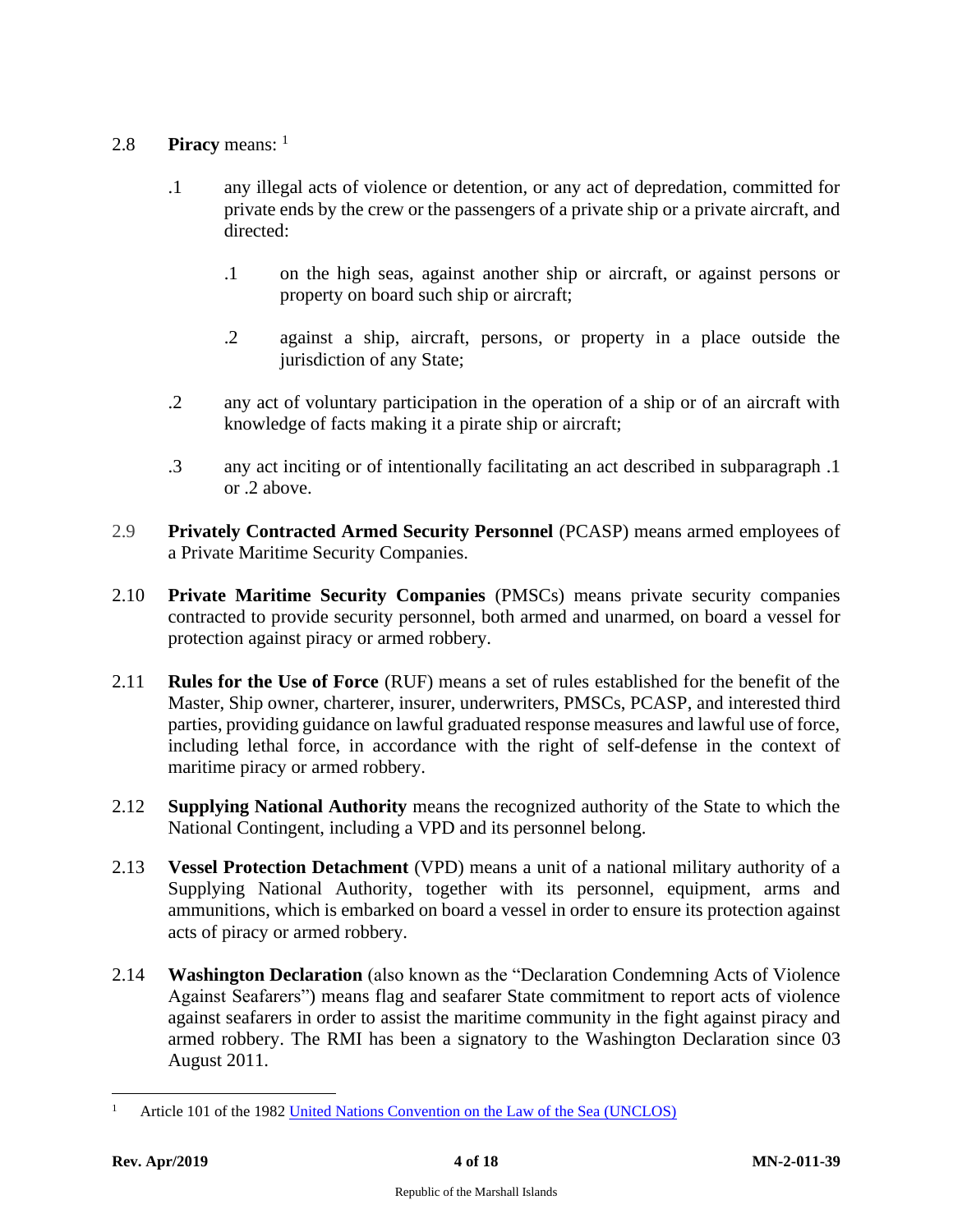2.15 **Weaponry** means firearms, ammunition, and other security-related equipment.

# <span id="page-6-0"></span>**REQUIREMENTS**

#### <span id="page-6-1"></span>**3.0 Flag State Policy**

- <span id="page-6-2"></span>3.1 Use of PCASP and VPD
	- .1 The Administrator does not object to Companies and Masters taking appropriate security measures when it comes to ensuring the safety and security of their vessels and crew. Furthermore, the Administrator neither endorses nor prohibits the use of PCASP or VPD for the purpose of protection against piracy and armed robbery, particularly within designated HRAs.
	- .2 The aforementioned policy is based on section 1304(e) of the RMI Weapons Control Act (7 MIRC 13) which states, in part, that the prohibition on firearms shall not apply:

*….for the sole purpose of enhancing the safety and security of any Republic of the Marshall Islands registered vessel against acts or attempted acts of terrorism, piracy, armed robbery, or hijacking and in accordance with the Republic of the Marshall Islands Maritime Act and all maritime rules and regulations promulgated by the Republic of the Marshall Islands Maritime Administrator, any Republic of the Marshall Islands registered vessel not trading within internal, archipelagic, or territorial waters of the Republic of the Marshall Islands, including all individuals embarked or transferring firearms or dangerous devices to or from the vessel at the request of the vessel's owner, operator, or master.*

- .3 In addition, the Administrator's decision to allow PCASP on board ships is within the purview of the flag State pursuant to article 92 of [UNCLOS](http://www.un.org/depts/los/convention_agreements/texts/unclos/unclos_e.pdf) which grants flag State exclusive jurisdiction on the high seas. It is also the duty of flag States under article 94 of UNCLOS to ensure the safety of ships flying their flag.
- .4 The RMI accepts no liability and shall not accept any liability for any claims of whatsoever nature made against it by PMSCs, the Supplying National Authorities, any personnel of the PCASP or VPD, or parties of interest arising or resulting from the shipowner, manager, or operator's use of PCASP or VPD or related activities.
- <span id="page-6-3"></span>3.2 Coastal State Jurisdiction
- 3.2.1 The sovereignty of a coastal State extends to the breadth of its territorial sea up to 12 nautical miles. This sovereignty is governed by Article 2 of UNCLOS and customary international law. Notwithstanding, Part II, Section 3 of UNCLOS provides ships of all States the right of innocent passage through the territorial sea.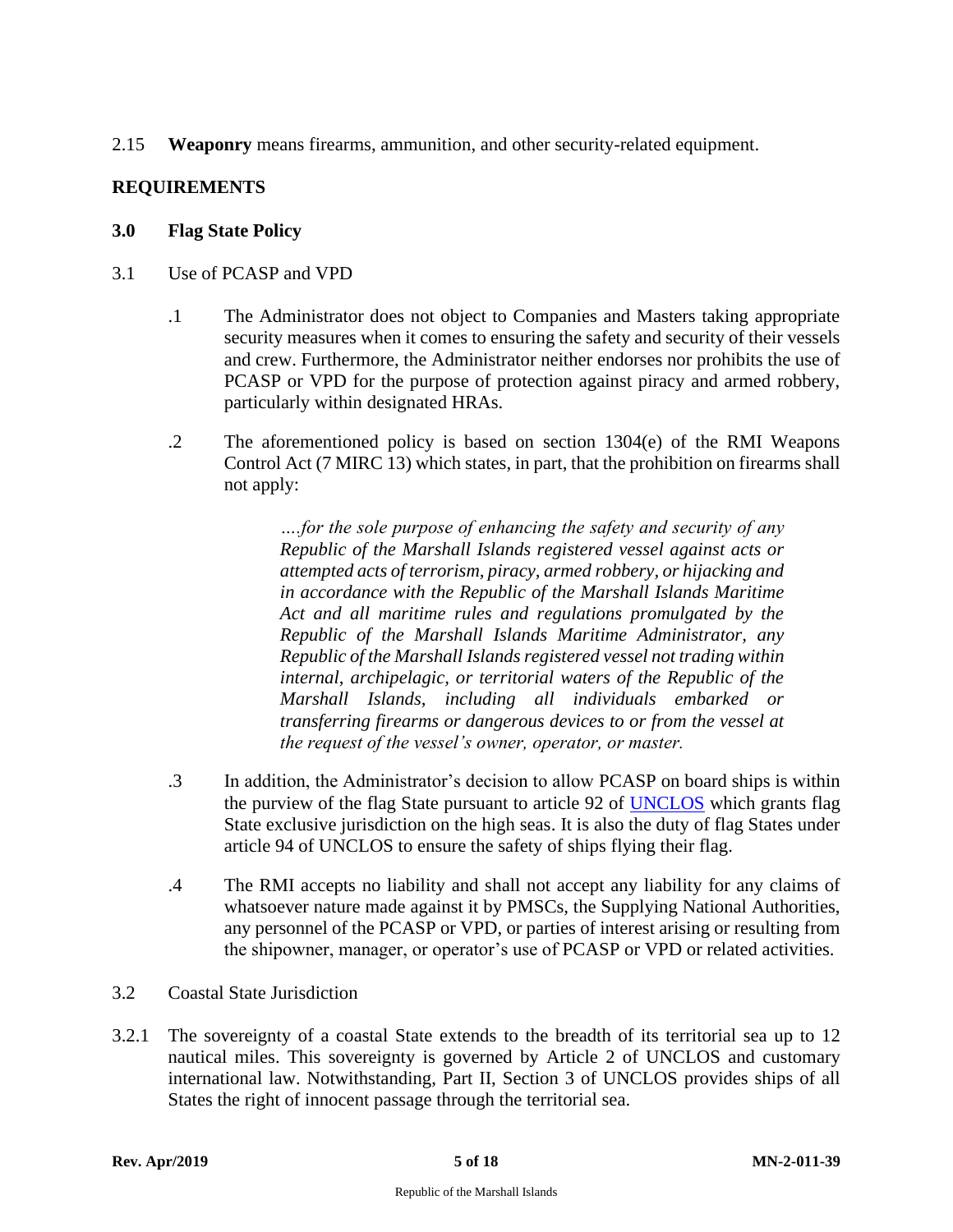3.2.2 The Administrator requires RMI-registered vessels operating in a territorial sea to comply with all applicable requirements of the coastal State in accordance with UNCLOS.

# **West Africa including the Gulf of Guinea**

Local or Government forces shall only be utilized in accordance with applicable local national law and regulation. Refer to [BMP West Africa](http://www.register-iri.com/forms/upload/GoG-Updated_Guidelines.pdf)*, Best Management Practices to Deter Piracy and Enhance Maritime Security off the Coast of West Africa including the Gulf of Guinea* (2020).

#### <span id="page-7-0"></span>**4.0 High Risk Areas**

<span id="page-7-1"></span>4.1 Indian Ocean Region

Effective 01 May 2019, the boundaries of the Indian Ocean HRA, as defined in [BMP](https://www.register-iri.com/wp-content/uploads/BMP5-June-2018-1.pdf)  [Guidelines,](https://www.register-iri.com/wp-content/uploads/BMP5-June-2018-1.pdf) are as follows:

- .1 In the southern Red Sea, a northern limit at  $15^{\circ}$  00'N
- .2 In the Indian Ocean a line linking:
	- .1 from the territorial waters off the coast of east Africa at 05° 00'S, 050° 00'E, then to positions:
		- 00° 00'N, 055° 00'E;
		- $10^{\circ}$  00'N, 060 $^{\circ}$  00'E; and
		- $14^{\circ}$  00'N, 060 $^{\circ}$  00'E.
	- $.2$  then a bearing  $310^{\circ}$  to the territorial waters of the Arabian Peninsula.
- <span id="page-7-2"></span>4.2 Southeast Asia and the South China Sea:

The piracy and armed robbery situation in Southeast Asia has deteriorated in recent years. Attacks in this region include hijacking for oil cargo theft via siphoning, armed robbery, and opportunistic theft while at anchor and in port. These incidents have occurred in and around ports and anchorages in Bangladesh, the Straits of Malacca and Singapore, Indonesia, Vietnam, Malaysia, and the Philippines.

Ships operating in this region should refer to the Regional Guide to Counter Piracy and [Armed Robbery Against Ships in Asia](http://www.recaap.org/AlertsReports/IncidentReports.aspx?Command=Core_Download&EntryId=423) (Regional Cooperation Agreement on Combating Piracy and Armed Robbery against Ships in Asia [\(ReCAAP\)](http://www.recaap.org/), 2016).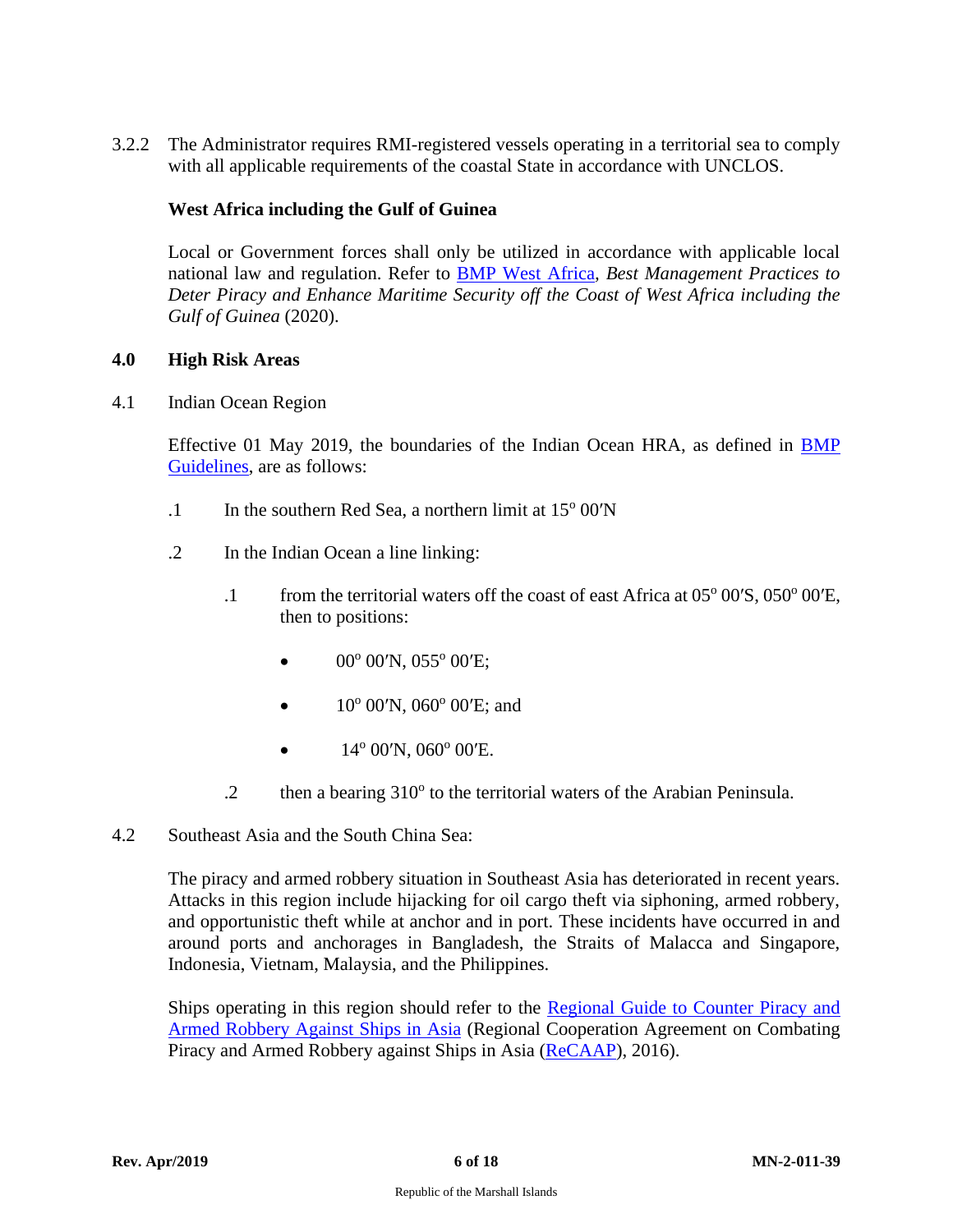<span id="page-8-0"></span>4.3 West Africa including the Gulf of Guinea

Piracy and armed robbery, including reports of hostage-taking, have dramatically increased in the GoG region. Incidents in West Africa greatly differ from those off the coast of Somalia in the Indian Ocean. Somali pirates have endeavored to hijack vessels, cargo, and crews to hold them until a ransom is paid.

In contrast, the perpetrators in West Africa are generally more violent, often terrorizing and injuring the crew before robbing them, kidnapping them for ransom, and stealing ship valuables and cargo. Hijacking for oil cargo theft via siphoning is also a prevalent concern in the region.

Vessels transiting this area shall take extra precautions and maintain relevant and practicable BMPs. The [BMP West Africa](http://www.register-iri.com/forms/upload/GoG-Updated_Guidelines.pdf) guidelines take into account the regionally established [MDAT-GoG](https://shipping.nato.int/nsc/operations/global-maritime-risk/west-africagulf-of-guinea.aspx) VRA, as detailed in RMI Marine Guideline [2-11-14.](http://www.register-iri.com/forms/upload/MG-2-11-14.pdf)

#### <span id="page-8-1"></span>**5.0 SSP and BMP Guidelines**

- 5.1 All ships to which the ISPS Code applies shall include in their SSP security measures to protect against incidents of piracy and armed robbery. These security measures shall incorporate the countermeasures contained in industry [BMP Guidelines,](https://www.maritimeglobalsecurity.org/risksissues/piracy) as practicable, based on a security risk assessment. See RMI Marine Notice [2-011-16.](http://www.register-iri.com/forms/upload/MN-2-011-16.pdf)
- 5.1.1 Security Risk Assessment
	- .1 Companies, along with the Master, shall carry out a risk assessment of their vessel(s) to determine the likelihood and consequences of a piracy attack, an armed attack, hijacking, or terrorism. They shall then identify and incorporate prevention, mitigation, and recovery measures in their SSPs; taking into consideration the guidance contained in RMI Marine Guideline [2-11-12](http://www.register-iri.com/forms/upload/MG-2-11-12.pdf) and IMO Circular [MSC.1/Circ.1601.](https://www.register-iri.com/wp-content/uploads/MSC.1-Circ.1601.pdf)
	- .2 Incorporation into the SSP of the most current BMP Guidelines (as applicable) and internationally recognized guidance on piracy and armed robbery is required immediately. However, verification and approval of new information in the SSP is not required until the next scheduled International Safety Management (ISM) / ISPS Code Audit. The provisions can be included as an Annex referenced throughout the SSP to facilitate anticipated updates to BMP Guidelines and guidance on post-piracy care for seafarers. See RMI Marine Notice 2-011-16.
	- .3 Security risk assessments may include discussions with charterers, counsel, and underwriters, and shall be included in the SSP.
- 5.1.2 PCASP or VPDs shall not be used as a replacement for the highly effective self-protection measures of BMP Guidelines.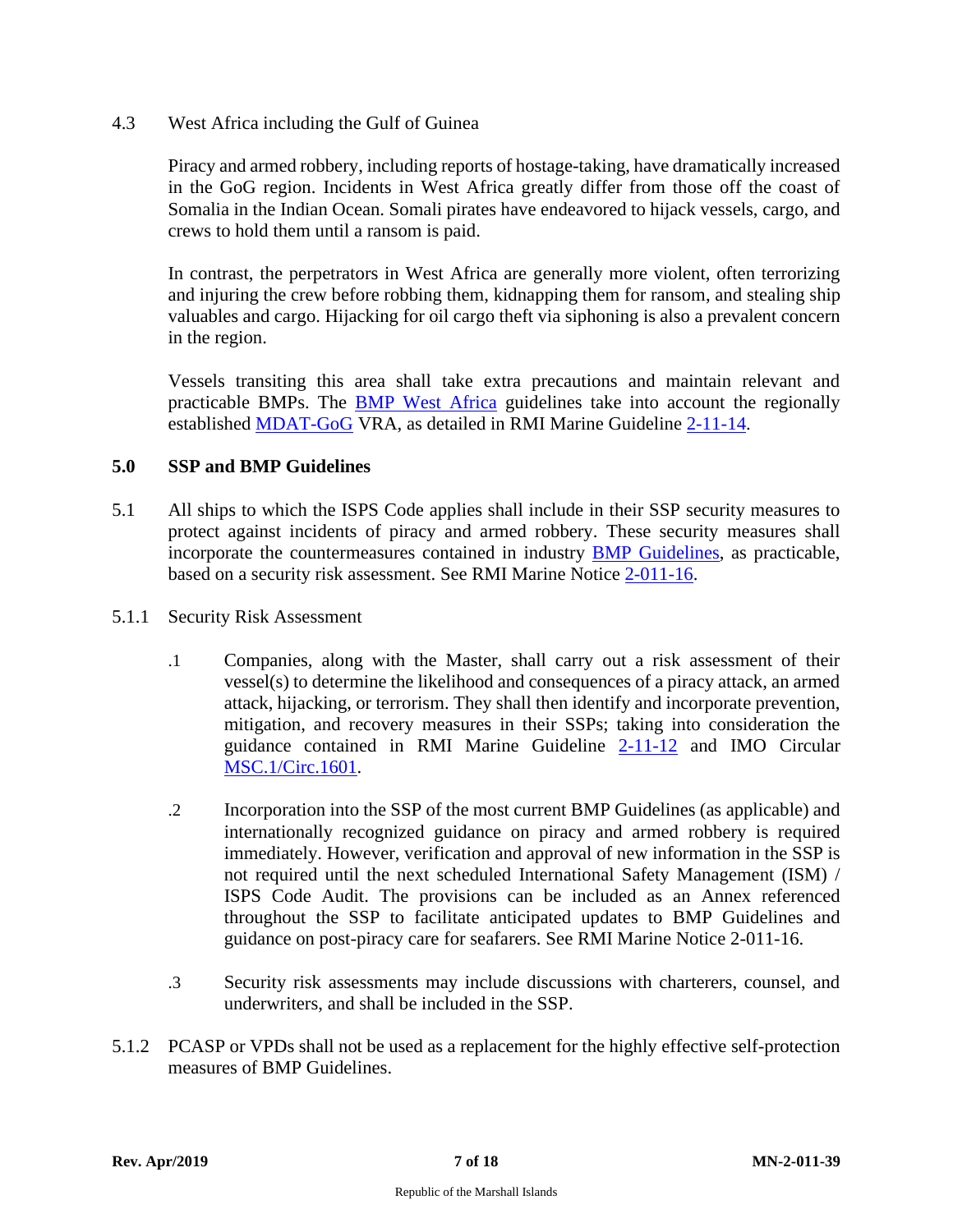#### <span id="page-9-0"></span>**6.0 PMSCs, PCASP, and VPDs**

- 6.1 The guidelines provided in IMO Circular [MSC.1/Circ.1443,](http://www.register-iri.com/forms/upload/MSC.1-Circ.1443.pdf) IMO Circular [MSC.1/Circ.1405, Rev.2,](http://www.register-iri.com/forms/upload/MSC.1-Circ.1405-Rev.2.pdf) and all other guidance developed by the IMO relating to the prevention and suppression of piracy and armed robbery against commercial vessels, shall be closely followed.
- 6.2 A list of questions Companies should ask potential PMSCs is provided in Appendix I of this Notice.
- 6.3 Any agreement entered into for the use of PCASP shall, at a minimum, contain provisions for the use of force in compliance with established international standards regarding the Rules for the Use of Force (RUF). See §8.0, below.
- 6.4 The Administrator reserves the right to deny permission for the use of any PMSC or PCASP team member to provide service aboard RMI vessels at any time and at its sole discretion.
- 6.5 In accordance with the International Convention for the Safety of Life at Sea (SOLAS) regulation XI-2/8 (*Master's discretion for ship safety and security*), the Administrator requires that the overriding authority and responsibility of the Master for the security of the ship shall remain in full force when faced with the decision to engage PCASP or a locally sourced VPD.

### <span id="page-9-1"></span>**7.0 Ship Safety Equipment Certificate**

- 7.1 PCASP shall be declared as supernumeraries, temporarily employed for a specific purpose other than the normal operation of the vessel.
- 7.2 Should it be the case that the embarkation of a PCASP team causes the total number of persons on board (crew and PCASP team) to exceed the maximum number of persons certified in the ship safety equipment certificate, the Administrator authorizes deviation from SOLAS regulation III/31, as applicable, for a single voyage, provided that countermeasures have been taken to ensure the provision of sufficient personal life-saving appliances.
- 7.2.1 At a minimum, additional life rafts for the extra numbers of persons, capable of being launched on either side of the ship, shall be provided.
- 7.2.2 A statement of authorization for the additional persons is provided within an issued letter of non-objection (LONO) and remains valid only for the timeframe noted in the LONO voyage itinerary. This statement of authorization is in lieu of the issuance of a short term safety equipment certificate and is not meant to modify any SOLAS valid certificates on board.

### <span id="page-9-2"></span>**8.0 Rules for the Use of Force**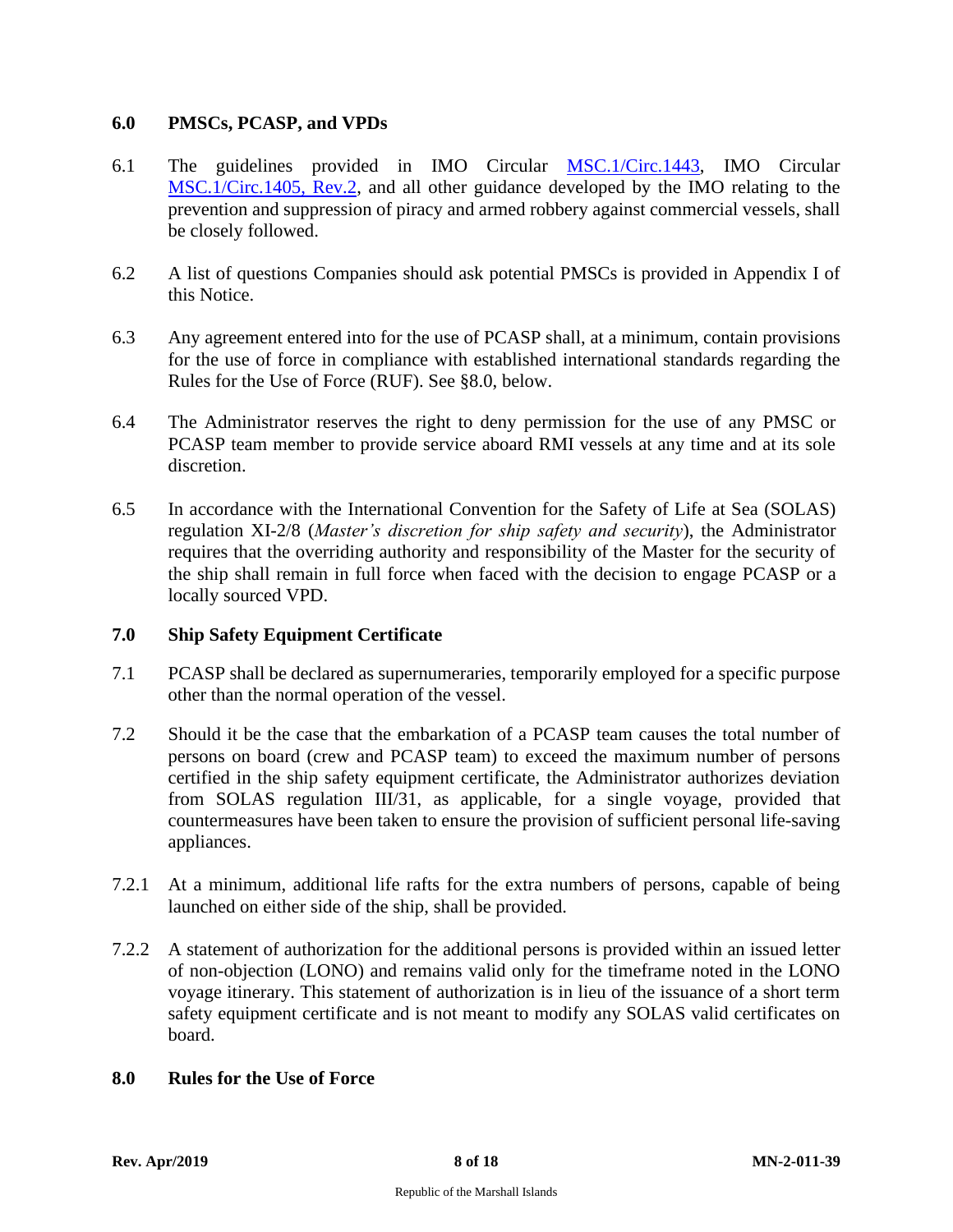- 8.1 Companies shall verify that a PMSC has a clear policy and set of RUF consistent with an international model set of standards, such as the [100 Series RUF](https://www.register-iri.com/wp-content/uploads/Rules-for-the-Use-of-Force-MN-2-011-39.pdf) PMSCs are also responsible for issuing specific RUF operating procedures to the PCASP, as agreed between the PMSC, Company, and Master. It shall be understood that the use of force is exclusively for the protection of the vessel and the lives of persons on board from armed attack. The RUF shall abide by applicable law and be routinely reviewed and adjusted as necessary.
- 8.2 Companies shall require their PMSC to ensure that PCASP operating for them have a complete understanding of, and to fully comply with, the PMSC's established RUF. In particular, the RUF shall ensure that PCASP:
	- .1 act according to applicable laws with the knowledge that their role in regard to the above is exclusively for the protection of life of persons on board and the ship from acts of piracy and armed robbery;
	- .2 take all reasonable steps to avoid the use of force;
	- .3 utilize a graduated response plan if force must be used, including the strict implementation of relevant and practicable BMP [Guidelines;](https://www.register-iri.com/wp-content/uploads/BMP5-June-2018-1.pdf)
	- .4 not exceed that force which is strictly necessary and reasonable in the circumstances, that care shall be taken to minimize damage and injury and to respect and preserve human life; and
	- .5 only use firearms against persons in self-defense or in defense of others.
- 8.3 A set plan of gradual responses for the use of force, including warning procedures, shall be documented, and signed prior to embarkation by all relevant parties, including the shipowner, the Master of the ship, and the PMSC. The plan shall include a description of the roles of the Master and the PCASP team leader and shall be attached as an Annex to the SSP, along with the plan that includes the relevant and practicable BMPs to protect against terrorism, piracy and armed robbery. This Annex shall be referenced throughout the SSP as necessary (see RMI Marine Notice [2-011-16\)](http://www.register-iri.com/forms/upload/MN-2-011-16.pdf).
- 8.4 Companies, in consultation with the PMSC, shall ensure that:
	- .1 both the Master and the PCASP team have had the RUF explained to them;
	- .2 the Master and the PCASP team understand and agree to the set conditions governing when and how the decision to invoke the RUF is made, and by whom; and
	- .3 the Master and the PCASP team sign a written note to the effect of their reading and understanding the RUF in place.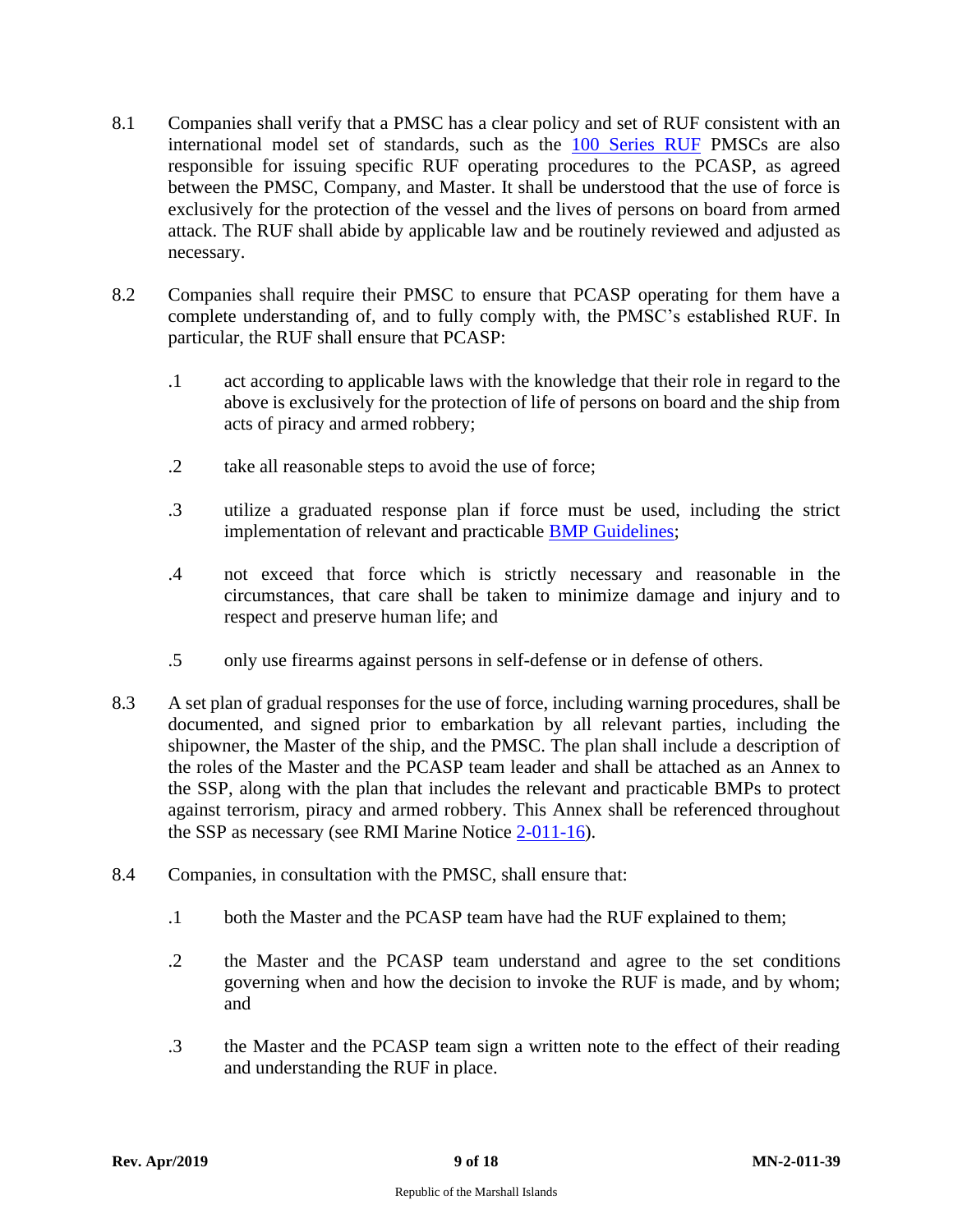# <span id="page-11-0"></span>**9.0 Letters of Non-Objection**

#### <span id="page-11-1"></span>9.1 Purpose

The principle purpose behind a Letter of Non-Objection (LONO) is to provide assurance to coastal State authorities that the flag State is aware of private armed security personnel embarked on the vessel for protection against piracy, armed robbery, hijacking, and terrorism on the high seas.

<span id="page-11-2"></span>9.2 LONO Application Procedure

See RMI [RA-03](http://www.register-iri.com/forms/upload/RA-03.pdf) for detailed LONO application instructions.

#### <span id="page-11-3"></span>9.3 PCASP LONO

- .1 Port State Competent Authorities may require that the Master be in possession of a LONO from the flag State to have firearms, ammunition, and related support equipment on board.
- .2 By applying for a LONO, the Company warrants the accuracy of the information so provided, including, but not limited to the necessary licensing and certifications for the embarked PMSC firearms under applicable law and in accordance with IMO Circular [MSC.1/Circ.1443.](http://www.register-iri.com/forms/upload/MSC.1-Circ.1443.pdf)
- .3 The Administrator issues a LONO with the express understanding that the weapons to be embarked are warranted by the Company to be duly licensed to the PMSC in consideration of all applicable laws, regulations, and requirements.

#### <span id="page-11-4"></span>9.4 VPD LONO

- .1 The Administrator shall not issue LONOs for the use of locally-sourced VPD teams, embarked, disembarked, and utilized wholly within the territorial waters or jurisdiction of a coastal State.
- 9.4.2 The Administrator does not object to the use of PMSC or VPD teams. However, RMIregistered vessels operating within the territorial waters of a coastal State shall abide by all applicable laws and regulations of said coastal State.
- 9.4.3 Since a local VPD team embarks, operates, and disembarks within the jurisdiction of a single coastal State, authorization from the Administrator is neither appropriate nor necessary, unless required by coastal State authorities. If required by local authorities, a customized VPD LONO shall be issued by the Administrator that will place full responsibility for the embarked weaponry on the national Government providing said VPD.

#### <span id="page-11-5"></span>**10.0 PMSC and PCASP Teams**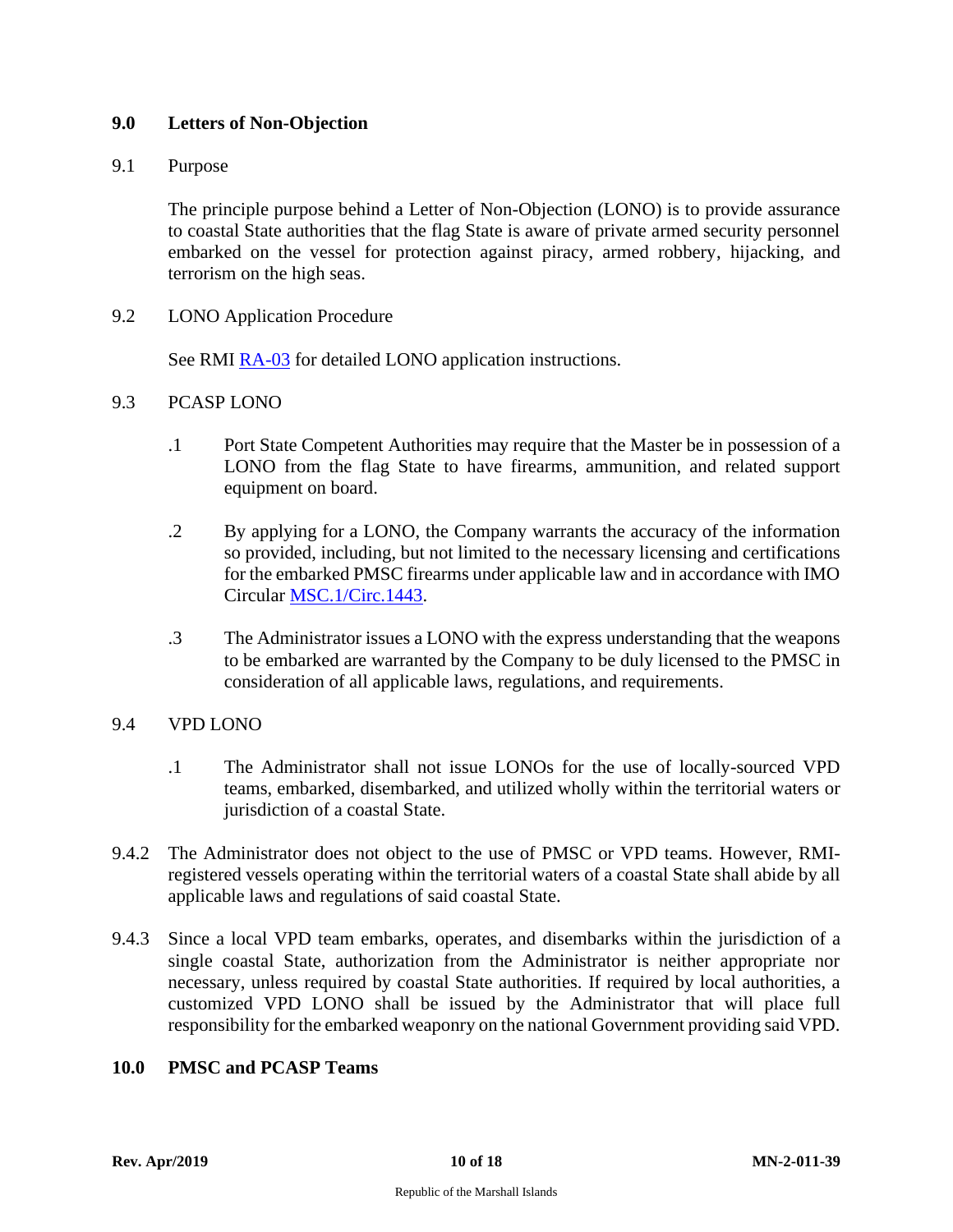#### <span id="page-12-0"></span>10.1 PMSC Accreditation

Effective 01 January 2016, Companies shall engage only those PMSCs that are certified to the ISO 28007 standard (including ISO/PAS 28007:2012 and ISO 28007-1:2015) by an accredited certification body. This requirement comports with the recommended guidance contained in IMO Circular [MSC.1/Circ.1406, Rev.3.](http://www.register-iri.com/forms/upload/MSC.1-Circ.1406-Rev.3.pdf)

<span id="page-12-1"></span>10.2 PCASP Team Size

The size of a PCASP team utilized for protection on an RMI-registered vessel transiting an HRA shall not fall below three (3) team members.

#### <span id="page-12-2"></span>**11.0 Firearms and Ammunition**

<span id="page-12-3"></span>11.1 Prohibited Firearms

The following types of firearms shall **not** be permitted to be brought on board an RMIregistered vessel:

- .1 Handguns or Pistols <sup>2</sup>
- .2 Machine Guns or Fully Automatic Weapons
- .3 Rocket-Propelled Grenades (RPGs)
- .4 Shotguns *(effective 01 January 2016)*<sup>3</sup>
- <span id="page-12-5"></span><span id="page-12-4"></span>11.2 Firearm and Ammunition Limitations
	- .1 *Maximum Number of Firearms*

The maximum number of firearms allowable shall be three (3) per embarked guard - one (1) for primary operational use and two (2) for standby reserve (see §10.2 and §11.2.3). As stated in the LONO, all firearms and ammunition shall be locked under the Master's control at all times unless deemed absolutely necessary in the event of a suspicious approach, actual attack, or routine test firing or rifle zeroing.

<span id="page-12-6"></span>.2 *Maximum Amount of Ammunition*

The maximum amount of ammunition allowed shall not exceed an aggregate total

3 *Ibid.*

<sup>&</sup>lt;sup>2</sup> Close-range combat should not be necessary if the PCASP team is keeping a dutiful watch. If the vessel's owner or operator still feels strongly that handguns or shotguns are necessary after reevaluating their risk assessment and SSP, the Administrator may make an exception to this rule. If this should occur, all handguns and/or shotguns shall be classified as standby reserve, only to be unlocked from the Master's care if absolutely necessary during a suspicious approach, attack, or routine test firing. PCASP shall not be permitted to roam freely aboard the vessel during watch duty while equipped with a handgun or shotgun.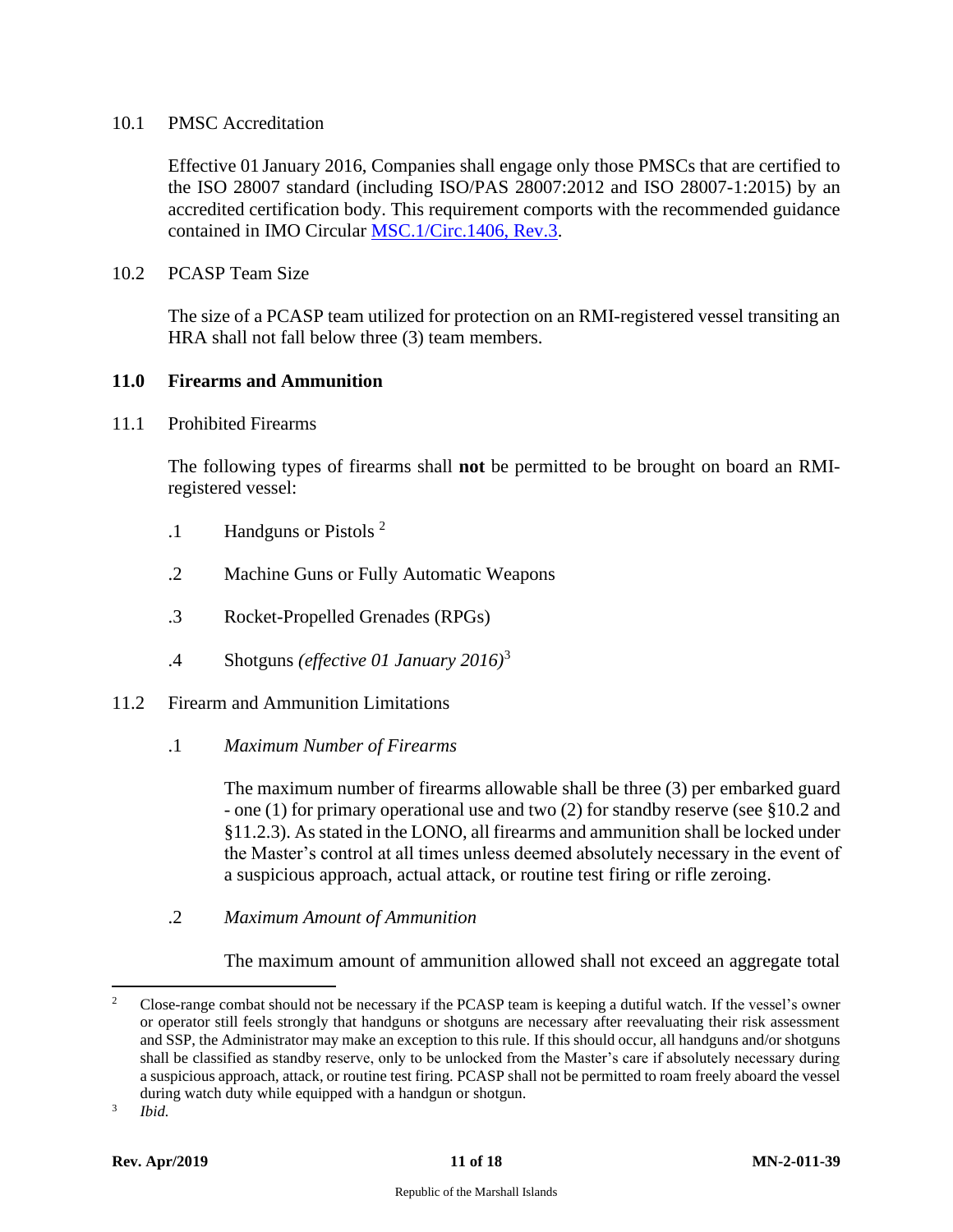of 250 rounds per firearm.

# <span id="page-13-0"></span>.3 *Firearms and Ammunition for Standby Reserve*

Standby reserve firearms and ammunition, within the allowable limits defined in §11.2.1 and §11.2.2, shall be locked under the Master's care for the entire duration of the voyage unless their use is necessitated by a malfunction (e.g. misfire or jam) of a firearm for primary operational use, and in the event of a suspicious approach, actual attack, or routine test firing or rifle zeroing.

<span id="page-13-1"></span>.4 *Ammunition Discharge During a Voyage*

In the event that ammunition is discharged by the PCASP after a LONO is issued, it shall be the Master's responsibility to assure that the PCASP Team Leader provides the Master with a detailed accounting of the amount of ammunition expended and remaining aboard the vessel at any given time. This information is to be attached to the LONO in order to avoid the need to reissue a revised letter after every ammunition discharge.

# <span id="page-13-2"></span>11.3 Licensing of PMSC / PCASP Weaponry

- .1 All firearms, ammunition, and additional kit contents (as applicable) shall be owned and licensed for export, transport, and end-use to the PMSC/PCASP by a national licensing agency or export control authority. Any additional requirements and prohibitions contained within this license shall be obeyed.
- .2 PCASP team members in possession of this weaponry shall be employed by the licensed PMSC. The renting or borrowing of weaponry that is licensed to another PMSC or third party shall not be permitted.

# <span id="page-13-3"></span>**12.0 Information Sharing / Notification Requirements**

- <span id="page-13-4"></span>12.1 Indian Ocean Region
	- .1 RMI vessels transiting the Indian Ocean or United Kingdom Marine Trade Operations (UKMTO) VRA shall participate in the notification requirements outlined in **BMP** [Guidelines](https://www.maritimeglobalsecurity.org/risksissues/piracy/) for each transit made.<sup>4</sup> All ships transiting Indian Ocean VRA are being tracked and monitored through Long-Range Identification and Tracking (LRIT) by the European Union Naval Force Somalia (EU NAVFOR Somalia).
	- .2 Vessels and their Companies will be reported to the Administrator by EU NAVFOR Somalia if found not to be registered with MSCHOA or reporting to the UKMTO. Companies will be contacted by the Administrator and reminded to bring their

<sup>4</sup> BMP notification requirements include registration with the MSCHOA and daily reporting to UKMTO.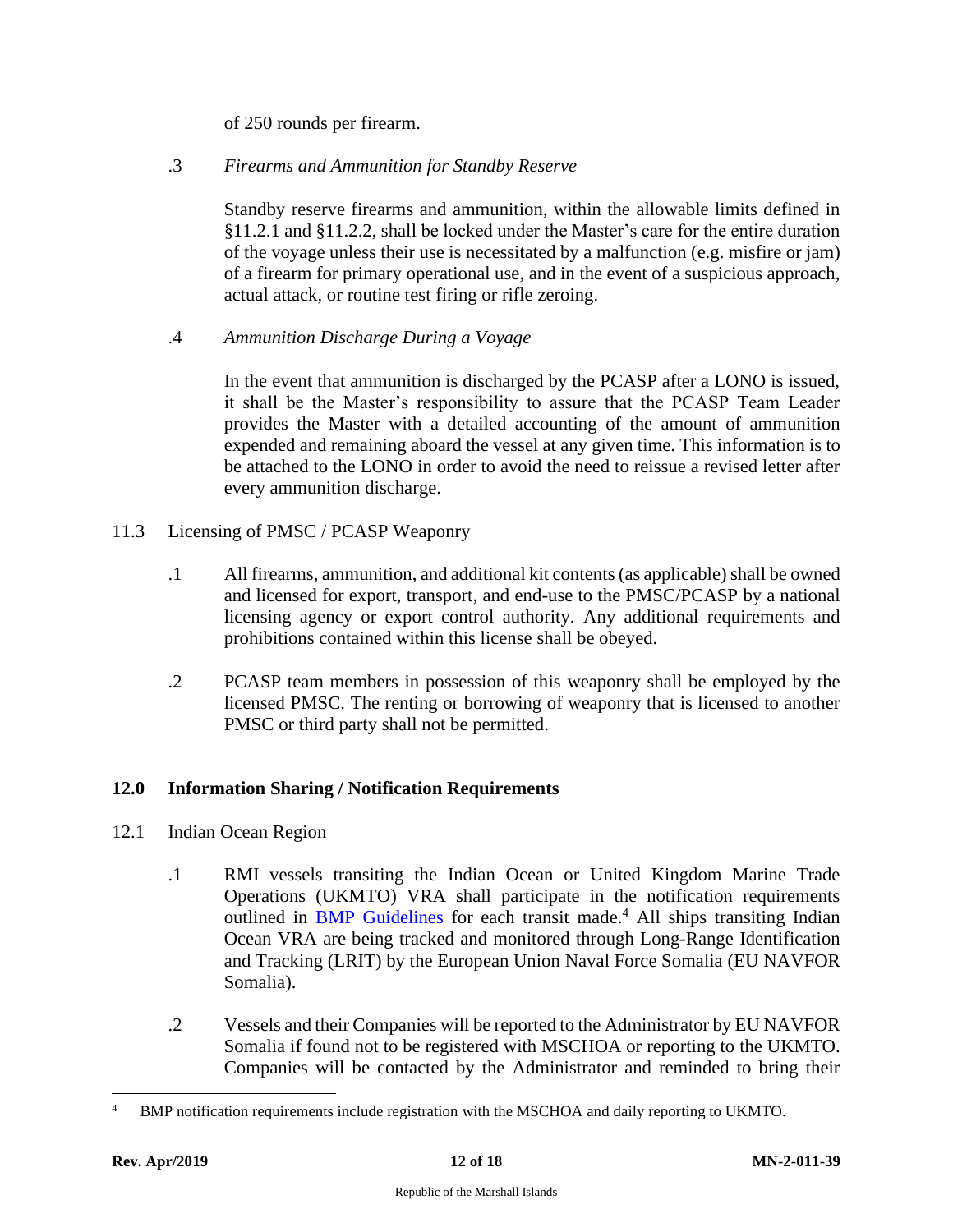vessels into compliance.

- .3 As soon as the Master feels that a threat is developing, he or she should immediately activate the Ship Security Alert System (SSAS) 5 and report the hostile or potentially hostile action (including suspicious activity) to the [International Maritime Bureau](https://www.register-iri.com/wp-content/uploads/Important-Contacts-MN-2-011-39.pdf)  [\(IMB\), COMUSNAVCENT Battlewatch Captain,](https://www.register-iri.com/wp-content/uploads/Important-Contacts-MN-2-011-39.pdf) and the UKMTO.
- <span id="page-14-0"></span>12.2 Zone Notification
	- .1 The Administrator has established "zone notification" as a convenience for Masters and Company Security Officers (CSOs) of vessels that enter the UKMTO VRA. The notification serves as a reminder to register vessels with MSCHOA and report vessel movement to UKMTO.
	- .2 For questions about this service or to unsubscribe, contact the Administrator's Radio service area at [radio@register-iri.com.](mailto:radio@register-iri.com)
- <span id="page-14-1"></span>12.3 Armed Transits to India

Indian authorities require all foreign merchant vessels with PCASP on board to provide the following information to the jurisdictional port authority, customs and regional coast guard authority and Indian Navy, 96 hours prior to their arrival, with their Pre-Arrival Notification for Security.<sup>6</sup>

- .1 Names, addresses, and details of identification cards and passports of the security personnel.
- .2 Number and details (Make, Model, bore, caliber, serial number etc.) of firearms and ammunition.
- .3 Details of license issued or accepted by the jurisdictional national administration where the PMSC is registered.
- .4 All armed security guards are required to be in possession of valid arms licenses issued by the flag administration of the vessel.  $<sup>7</sup>$ </sup>
- .5 Where a private security company has been engaged by a ship owner to provide armed guards, such a private security company shall be in possession of a valid license issued by the flag administration of the country. <sup>8</sup>
- .6 All foreign vessels visiting Indian ports are required to secure their firearms and

<sup>5</sup> RMI Marine Notice [2-011-18,](http://www.register-iri.com/forms/upload/MN-2-011-18.pdf) *Ship Security Alert System (SSAS)*

<sup>&</sup>lt;sup>6</sup> *[Guidelines on Deployment of Armed Security Guards on Merchant Ships](https://www.register-iri.com/wp-content/uploads/IMS-Security-Notification-MN-2-011-39.pdf)* (India Ministry of Shipping, 2011)<br><sup>7</sup> The Administrator does not issue firecame licenses, Instead, a LONO shall be provided to Indian Authorities a

<sup>7</sup> The Administrator does not issue firearms licenses. Instead, a LONO shall be provided to Indian Authorities along with the firearms license issued to the PMSC by a national licensing authority or agency.

<sup>8</sup> *Ibid.*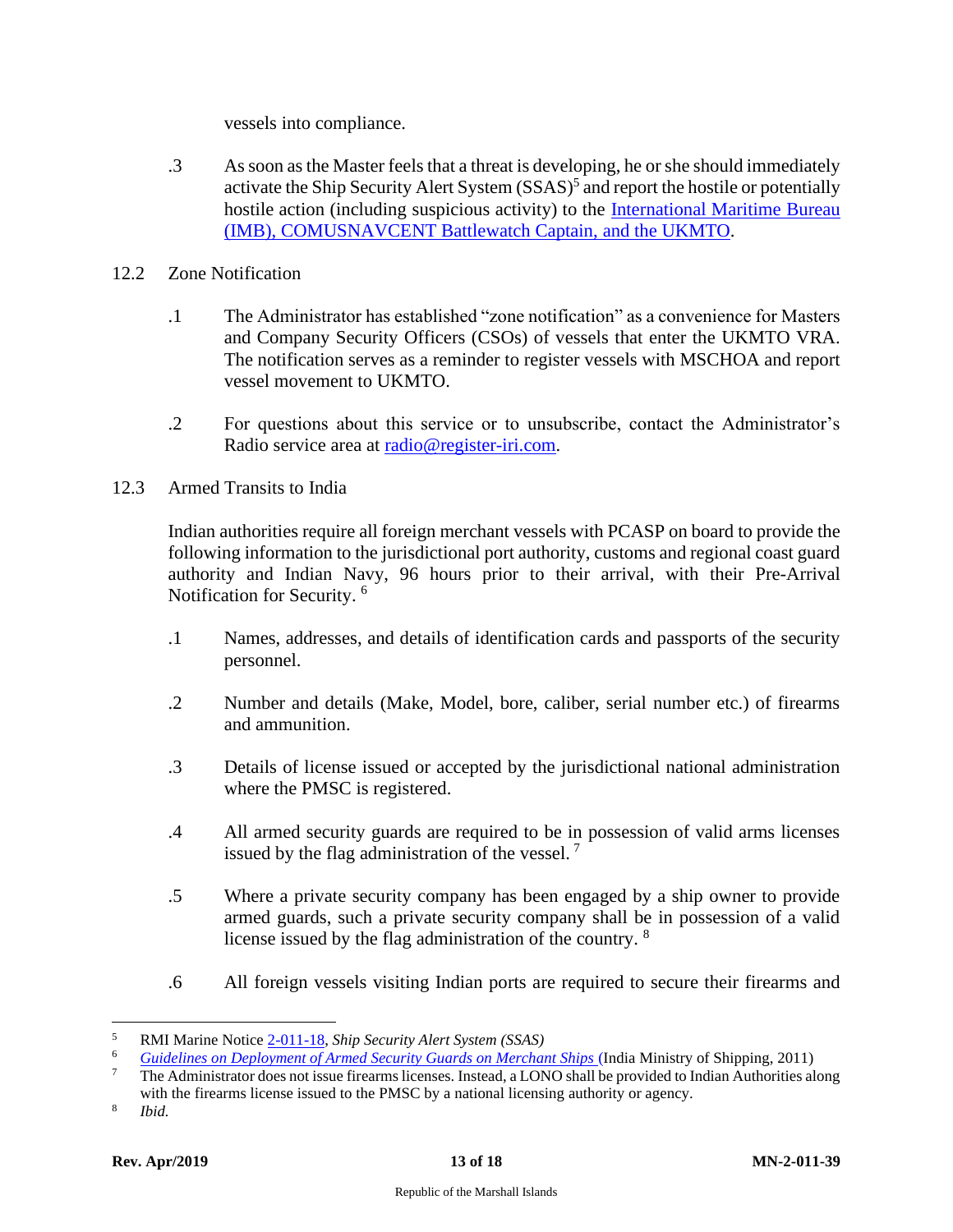ammunition in a guarded/secured "strong room" when entering Indian territorial waters.

- .7 Indian Authorities have issued DGS Order No. 02 of 2012 banning the use of Thuraya, Iridium and other such satellite communication in Indian waters as an anti-terrorist measure. All PMSCs and PCASPs must be made aware of the contents of this Order and act in accordance with the instruction in paragraph 4 of the Order prior to entering Indian ports.<sup>9</sup>
- <span id="page-15-0"></span>12.4 Strait of Hormuz and Arabian Gulf

When transiting these areas, as soon as the Master feels that a threat is developing, he or she should immediately activate the SSAS to alert the CSO and Administrator, and call to report hostile or potentially hostile action (including suspicious activity) to local authorities depending on ship location.

- <span id="page-15-1"></span>12.5 Follow-up Reporting of an Incident
	- .1 Companies shall immediately (within 24 hours) report by fax or email the occurrence of all incidents of piracy and armed robbery, armed attacks, attempted or actual hijacking, terrorism, or other hostile or suspicious activity to:

Republic of the Marshall Islands Maritime Administrator c/o Ship Security 11495 Commerce Park Drive Reston, Virginia 20191-1506 USA Fax:  $+1-703-476-8522$ Email: [shipsecurity@register-iri.com](mailto:shipsecurity@register-iri.com) [dutyofficer@register-iri.com](mailto:dutyofficer@register-iri.com)

- .2 The report shall be submitted to the Administrator on RMI Form [MI-109-2,](https://www.register-iri.com/wp-content/uploads/MI-109-2-Report-of-Acts-of-Piracy-Armed-Robbery-against-Ships.pdf) *Report of Piracy and/or Armed Robbery Against Vessels*.
- .3 Reports received by the Administrator will be transmitted to:
	- .1 IMO, Subdivision for Maritime Security and Facilitation, Maritime Safety Division, London, UK
	- .2 IMB Piracy Reporting Centre, Essex, UK / Kuala Lumpur, Malaysia
- .4 The [MI-109-2](https://www.register-iri.com/wp-content/uploads/MI-109-2-Report-of-Acts-of-Piracy-Armed-Robbery-against-Ships.pdf) form also may be used for submission to the international organizations (e.g., MSCHOA, UKMTO, IMB, MDAT-GoG, and IMO). .
- <span id="page-15-2"></span>12.6 Reporting Acts of Violence Against Seafarers

<sup>9</sup> DGS Order No. 02 of 2012, *Usage of Thuraya, Irridium and other such Satellite Communication in Indian Waters*  (India Ministry of Shipping / Directorate General of Shipping, 2012)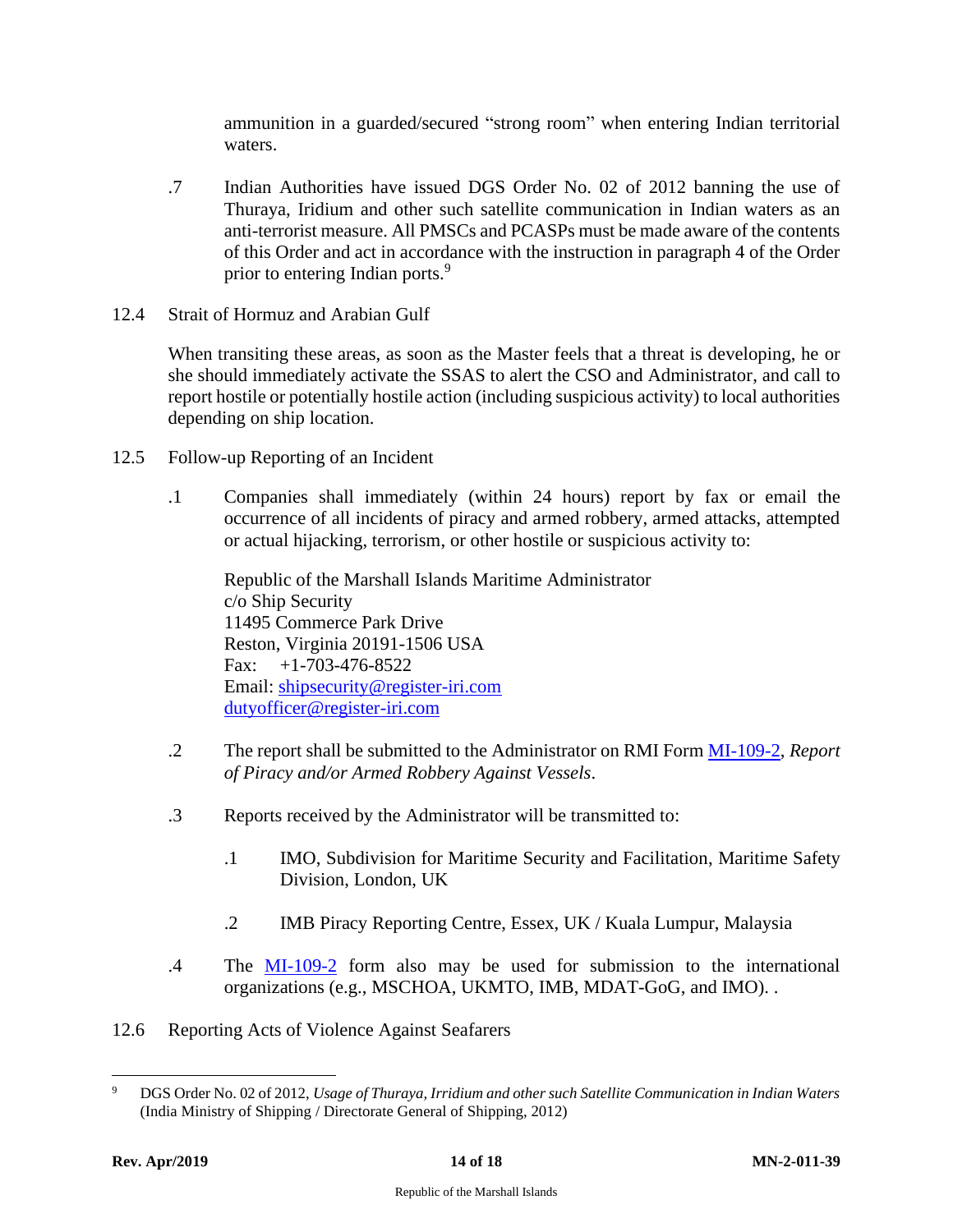- .1 The RMI is a signatory to the 03 August 2011 *Declaration Condemning Acts of Violence Against Seafarers* (the "*Washington Declaration*"). This Declaration recognizes that such acts of violence are largely underreported and that this information would be of value to the maritime community in the fight against piracy.
- .2 The IMB of the International Chamber of Commerce has developed a [questionnaire](https://www.register-iri.com/imb_seafarer_survey_form_b-mn-2-011-39/) to collect this information on violence against ships' crews. This questionnaire shall be completed by Companies and seafarers post-incident.
- .3 Importantly, the *Washington Declaration* requires all reporting bodies or agencies to refrain from reporting or confirming the names of any vessel upon which an act of piracy or armed robbery has been committed, until such time as the vessel owners and operators can confirm notification to next of kin.
- <span id="page-16-0"></span>12.7 Responding to Acts of Violence Against Seafarers

The International Seafarers' Welfare and Assistance Network [\(ISWAN\)](http://seafarerswelfare.org/) Maritime Piracy Humanitarian Response Programme has issued an updated *[Good Practice Guide for](https://www.seafarerswelfare.org/assets/documents/resources/Philippines-Good-Practice-Guide.pdf)  Shipping Companies and Manning Agents – [humanitarian support of seafarers and their](https://www.seafarerswelfare.org/assets/documents/resources/Philippines-Good-Practice-Guide.pdf)  [families in cases of armed robbery and piracy attack](https://www.seafarerswelfare.org/assets/documents/resources/Philippines-Good-Practice-Guide.pdf)*. The guide covers good practice in the support of seafarers and their families before, during and after an incident. Companies are encouraged to utilize this guide in the unfortunate event that a seafarer becomes subjected to violence.

#### <span id="page-16-1"></span>**13.0 Information on Port and Coastal State Requirements**

The Administrator shall provide Companies with information regarding port and coastal State PCASP requirements as it is received and distributed by the IMO Secretariat, by means of a Ship Security Advisory. (See IMO Circular [MSC-FAL.1/Circ.2,](http://www.register-iri.com/forms/upload/MSC-FAL.1-Circ.2.pdf) *Questionnaire on Information on Port and Coastal State Requirements Related to Privately Contracted Armed Security Personnel on Board Ships*.)

#### <span id="page-16-2"></span>**14.0 Contact Information for [Military and Other Authorities](http://www.register-iri.com/forms/upload/Important_Contacts.pdf)**

Important information regarding anti-piracy contacts and links to anti-piracy organizations along with the latest forms, publications, procedures and guidelines may be found on the Administrator's [Maritime Security webpage.](https://www.register-iri.com/maritime/maritime-security/)

#### <span id="page-16-3"></span>**15.0 Current Operational Situation**

For current information on international maritime security initiatives and specific areas of high risk, visit the Administrator's [Library](https://www.register-iri.com/library/) for all published Ship Security Advisories.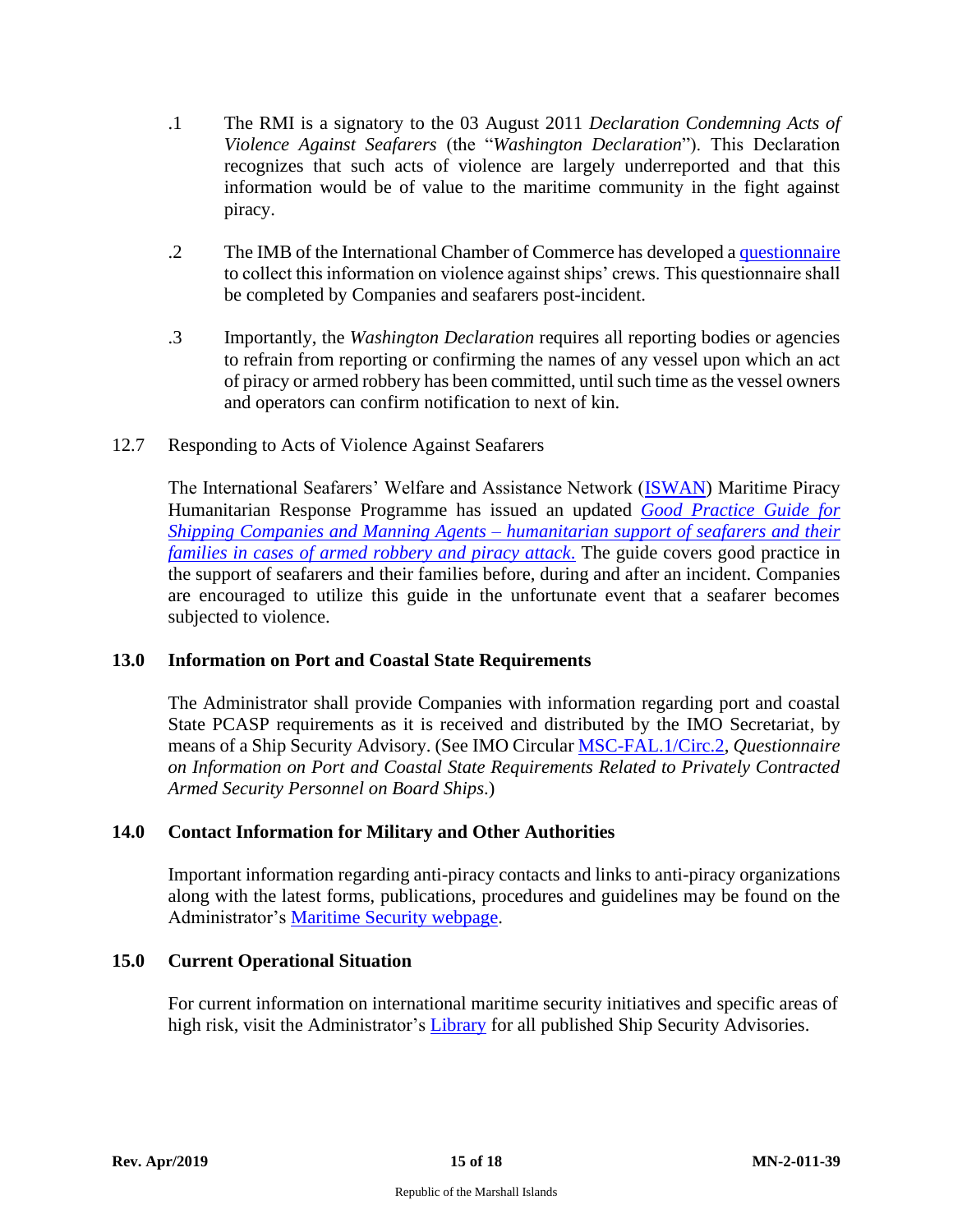# **APPENDIX A**

# <span id="page-17-0"></span>**A SET OF QUESTIONS THAT SHIP OWNERS, MANAGERS AND OPERATORS MAY WISH TO ASK COMPANIES PROVIDING PCASP**

Following is a list of questions that shipowners, managers and operators may want to reference when examining potential PMSCs. The questions below are in no way exhaustive, in any order of importance, nor should a shipowner feel that it must ask each one.

- Does the PMSC have a system for monitoring pirate activity to support Companies and Masters when route planning?
- What is the PMSC's history with provision of marine security?
- What training and certification is required of employees of the PMSC to be embarked?
- What is the PMSC's history operating in the HRAs?
- What on-going and/or refresher training is provided by the PMSC?
- Does the PMSC maintain records of all training provided to each staff member?
- Does the PMSC have liability insurance?
- What are the steps in the PMSC's rules for the use of force?
- Does the PMSC have a firearms license in its home jurisdiction?
- Does it have an export license?
- Does the PMSC have a license to transport firearms in its home jurisdiction?
- Does it have the measures in place to transport firearms outside of its home jurisdiction legally?
- Is the PMSC aware of any specific flag State requirements affecting the carriage or type of weapons?
- Has the PMSC obtained the coastal State permissions that may apply?
- Will the PMSC hire weapons from outside companies?
- If so, do the outside companies' licenses permit the leasing of weapons to a third party?
- Will the PCASP be using fixed weapons?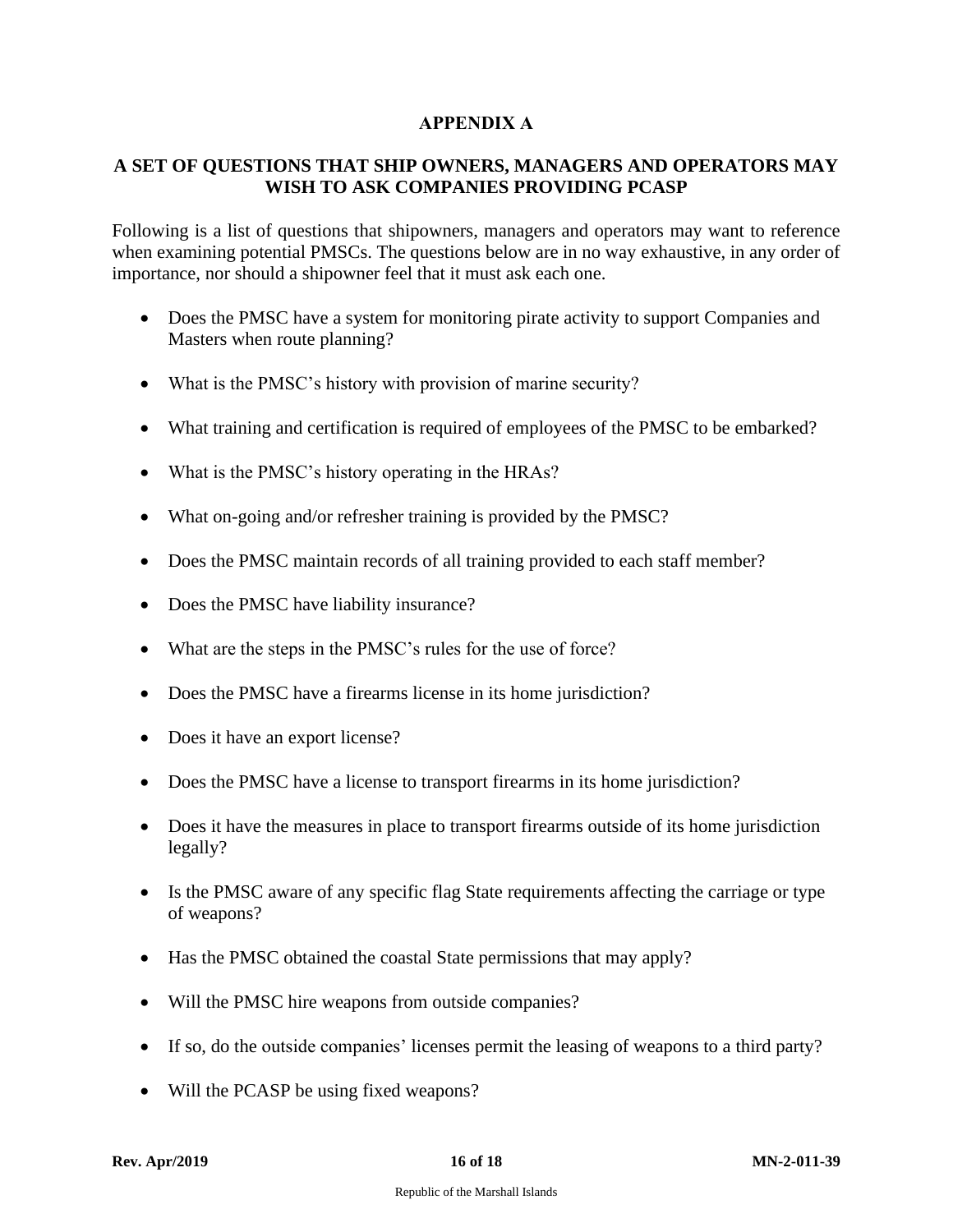- What caliber will the weapons be?
- If the PCASP may only use sporting weapons, what ammunition will be used?
- Is the firearms and ammunition inventory considered sufficient?
- Is the proposed size of the security team considered sufficient?
- Will the security team wear a uniform?
- What does the PMSC do with weapons at the end of a transit if port State import permission has not been obtained?
- What procedures does the PMSC have for weapons that have been used in an incident?
- What procedures does the PMSC have for weapons if the vessel its security personnel are protecting is about to be seized?
- What will the security team do if pirates are injured, killed, or captured?
- Can the shipowner, manager or operator obtain a copy of the PMSC's applicable standard operating procedures (SOPs)?
- Will the PMSC use a subcontractor (which the Administrator discourages) and, if so, under what circumstances? Could the shipowner vet the proposed subcontractor and incorporate the new company into a new contract?
- What ability to control/direct any subcontractor is retained by the shipowners, managers and operators?
- Do any further issues arise out of the engagement of subcontractors?
- If so, could the shipowner vet the proposed subcontractor and incorporate the new company into a new contract?
- Could the shipowner see the PMSC's most recent annual operational results?
- Has the PMSC signed the International Code of Conduct (ICoC) for Private Security Providers? If not, why not?
- What industry associations is the PMSC a member of?
- If the PMSC has not joined any of the key associations, why not?